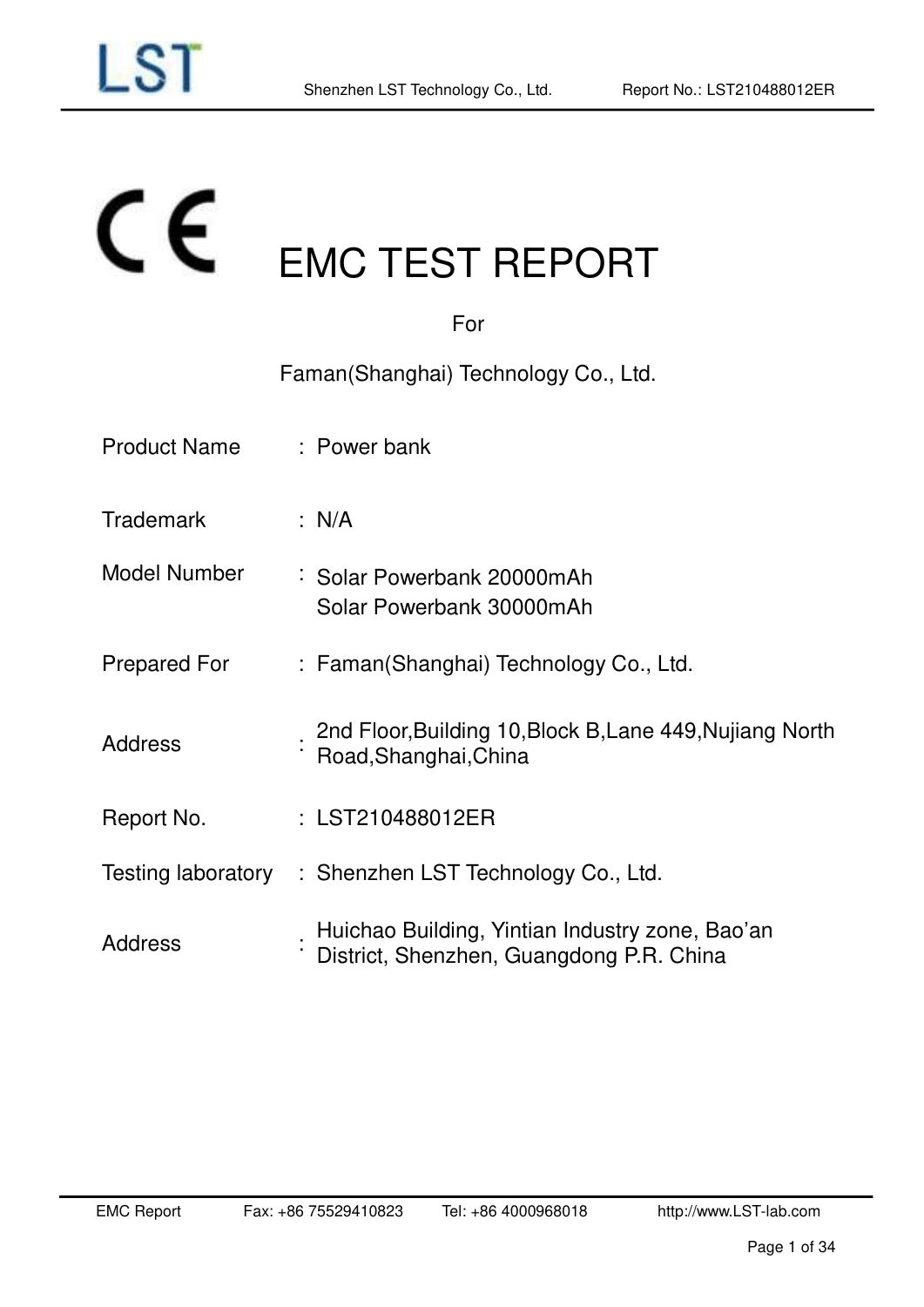

# **TABLE OF CONTENT**

| 1.1.<br>1.2.<br>1.3.<br>1.4.<br>3.1.<br>3.2.<br>3.3.<br>3.4.<br>3.5.<br>3.6.<br>3.7.<br>4.1.<br>4.2.<br>4.3.<br>4.4.<br>4.5.<br>4.6.<br>4.7.<br>5.1.<br>5.2.<br>5.3.<br>5.4.<br>5.5.<br>6.1.<br>6.2.<br>6.3.<br>6.4.<br>6.5.<br>7.1.<br>7.2.<br>7.3.<br>7.4.<br>7.5.<br>7.6.<br>7.7.<br>8.1.<br>8.2.<br>8.3.<br>8.4.<br>8.5. | <b>Test Report Declaration</b> | Page |
|------------------------------------------------------------------------------------------------------------------------------------------------------------------------------------------------------------------------------------------------------------------------------------------------------------------------------|--------------------------------|------|
|                                                                                                                                                                                                                                                                                                                              |                                |      |
|                                                                                                                                                                                                                                                                                                                              |                                |      |
|                                                                                                                                                                                                                                                                                                                              |                                |      |
|                                                                                                                                                                                                                                                                                                                              |                                |      |
|                                                                                                                                                                                                                                                                                                                              |                                |      |
|                                                                                                                                                                                                                                                                                                                              |                                |      |
|                                                                                                                                                                                                                                                                                                                              |                                |      |
|                                                                                                                                                                                                                                                                                                                              |                                |      |
|                                                                                                                                                                                                                                                                                                                              |                                |      |
|                                                                                                                                                                                                                                                                                                                              |                                |      |
|                                                                                                                                                                                                                                                                                                                              |                                |      |
|                                                                                                                                                                                                                                                                                                                              |                                |      |
|                                                                                                                                                                                                                                                                                                                              |                                |      |
|                                                                                                                                                                                                                                                                                                                              |                                |      |
|                                                                                                                                                                                                                                                                                                                              |                                |      |
|                                                                                                                                                                                                                                                                                                                              |                                |      |
|                                                                                                                                                                                                                                                                                                                              |                                |      |
|                                                                                                                                                                                                                                                                                                                              |                                |      |
|                                                                                                                                                                                                                                                                                                                              |                                |      |
|                                                                                                                                                                                                                                                                                                                              |                                |      |
|                                                                                                                                                                                                                                                                                                                              |                                |      |
|                                                                                                                                                                                                                                                                                                                              |                                |      |
|                                                                                                                                                                                                                                                                                                                              |                                |      |
|                                                                                                                                                                                                                                                                                                                              |                                |      |
|                                                                                                                                                                                                                                                                                                                              |                                |      |
|                                                                                                                                                                                                                                                                                                                              |                                |      |
|                                                                                                                                                                                                                                                                                                                              |                                |      |
|                                                                                                                                                                                                                                                                                                                              |                                |      |
|                                                                                                                                                                                                                                                                                                                              |                                |      |
|                                                                                                                                                                                                                                                                                                                              |                                |      |
|                                                                                                                                                                                                                                                                                                                              |                                |      |
|                                                                                                                                                                                                                                                                                                                              |                                |      |
|                                                                                                                                                                                                                                                                                                                              |                                |      |
|                                                                                                                                                                                                                                                                                                                              |                                |      |
|                                                                                                                                                                                                                                                                                                                              |                                |      |
|                                                                                                                                                                                                                                                                                                                              |                                |      |
|                                                                                                                                                                                                                                                                                                                              |                                |      |
|                                                                                                                                                                                                                                                                                                                              |                                |      |
|                                                                                                                                                                                                                                                                                                                              |                                |      |
|                                                                                                                                                                                                                                                                                                                              |                                |      |
|                                                                                                                                                                                                                                                                                                                              |                                |      |
|                                                                                                                                                                                                                                                                                                                              |                                |      |
|                                                                                                                                                                                                                                                                                                                              |                                |      |
|                                                                                                                                                                                                                                                                                                                              |                                |      |
|                                                                                                                                                                                                                                                                                                                              |                                |      |
|                                                                                                                                                                                                                                                                                                                              |                                |      |
|                                                                                                                                                                                                                                                                                                                              |                                |      |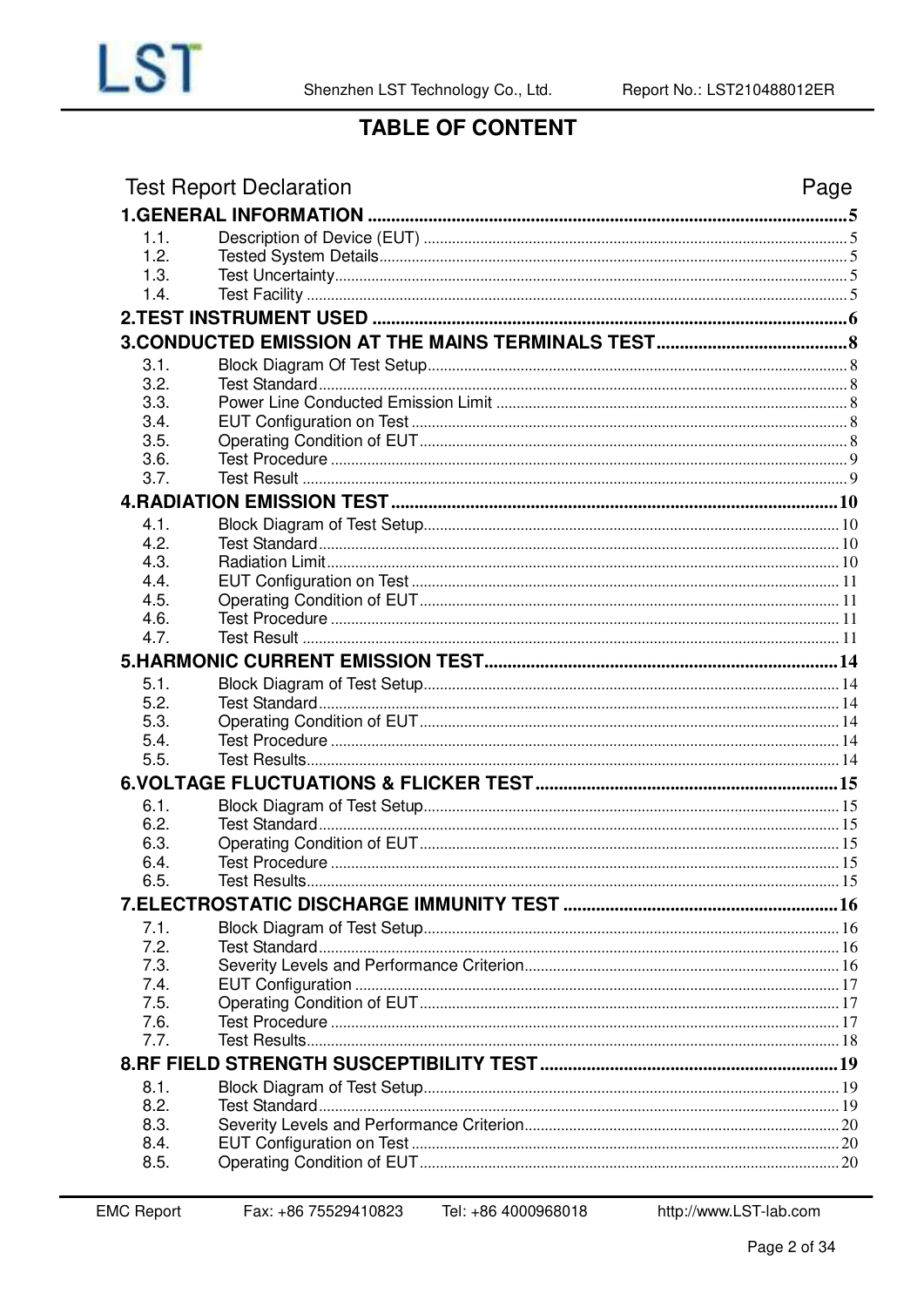| 8.6.  |  |
|-------|--|
| 8.7.  |  |
|       |  |
| 9.1.  |  |
| 9.2.  |  |
| 9.3.  |  |
| 9.4.  |  |
| 9.5.  |  |
| 9.6.  |  |
| 9.7.  |  |
|       |  |
| 10.1. |  |
| 10.2. |  |
| 10.3. |  |
| 10.4. |  |
| 10.5. |  |
| 10.6. |  |
| 10.7. |  |
|       |  |
|       |  |
| 11.1. |  |
| 11.2. |  |
| 11.3. |  |
| 11.4. |  |
| 11.5. |  |
| 11.6. |  |
| 11.7. |  |
|       |  |
| 12.1. |  |
| 12.2. |  |
| 12.3. |  |
| 12.4. |  |
| 12.5. |  |
| 12.6. |  |
| 12.7. |  |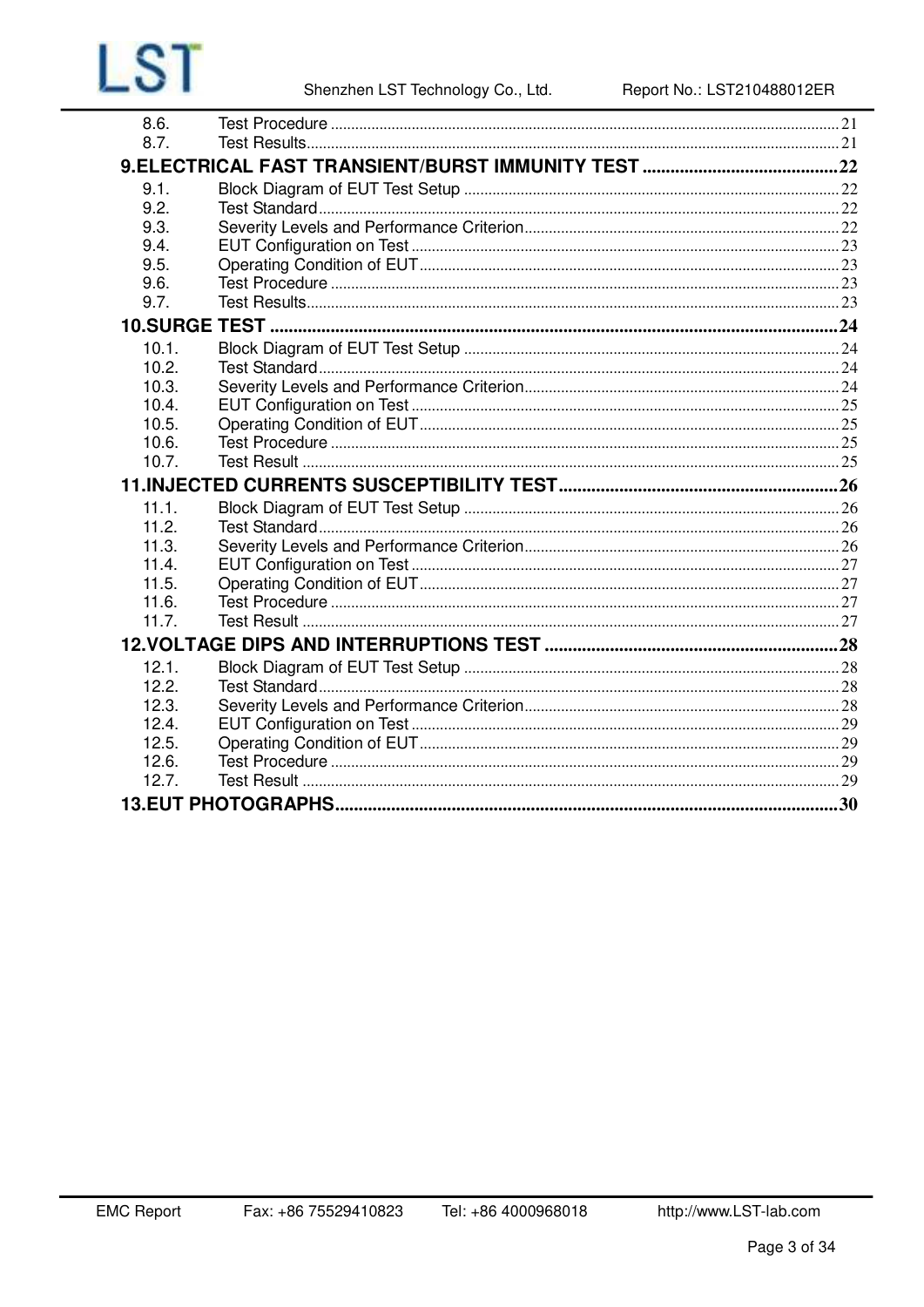| Applicant                              |      | Faman(Shanghai) Technology Co., Ltd.                                                                                                                                       |  |  |  |  |  |  |
|----------------------------------------|------|----------------------------------------------------------------------------------------------------------------------------------------------------------------------------|--|--|--|--|--|--|
| <b>Address</b>                         |      | 2nd Floor, Building 10, Block B, Lane 449, Nujiang North Road, Shanghai,<br>China                                                                                          |  |  |  |  |  |  |
| Manufacturer                           | ÷.   | Faman(Shanghai) Technology Co., Ltd.                                                                                                                                       |  |  |  |  |  |  |
| <b>Address</b>                         |      | 2nd Floor, Building 10, Block B, Lane 449, Nujiang North Road, Shanghai,<br>China                                                                                          |  |  |  |  |  |  |
| <b>EUT</b>                             |      | Power bank                                                                                                                                                                 |  |  |  |  |  |  |
| Model Number                           | - 11 | SOLAR POWERBANK 20000MAH                                                                                                                                                   |  |  |  |  |  |  |
| Trademark:                             |      | N/A                                                                                                                                                                        |  |  |  |  |  |  |
| <b>Test Date</b>                       |      | Apr. 12, 2021 - Apr. 22, 2021                                                                                                                                              |  |  |  |  |  |  |
| Date of Report : Apr. 22, 2021         |      |                                                                                                                                                                            |  |  |  |  |  |  |
| <b>Test Result:</b>                    |      | The equipment under test was found to be compliance with the<br>requirements of the standards applied.                                                                     |  |  |  |  |  |  |
| <b>Test Procedure Used:</b><br>$EMI$ : |      | EN 55014-1:2017                                                                                                                                                            |  |  |  |  |  |  |
|                                        |      | EN 61000-3-2:2014, EN 61000-3-3:2013                                                                                                                                       |  |  |  |  |  |  |
| EMS:                                   |      | EN 55014-2:2015<br>EN 61000-4-2:2009, EN 61000-4-3:2006+A1:2008+A2:2010,<br>EN 61000-4-4:2012, EN 61000-4-5:2014+A1:2017,<br>EN 61000-4-6:2014, EN 61000-4-11:2004+A1:2017 |  |  |  |  |  |  |
| Prepared by(Engineer):                 |      | TECHNOLO                                                                                                                                                                   |  |  |  |  |  |  |
| Reviewer(Supervisor):                  |      |                                                                                                                                                                            |  |  |  |  |  |  |
| Approved(Manager):                     |      |                                                                                                                                                                            |  |  |  |  |  |  |

This test report is based on a single evaluation of one sample of above mentioned products. The test results in the report only apply to the tested sample. It is not permitted to be duplicated in extracts without written approval of Shenzhen LST Technology Co., Ltd.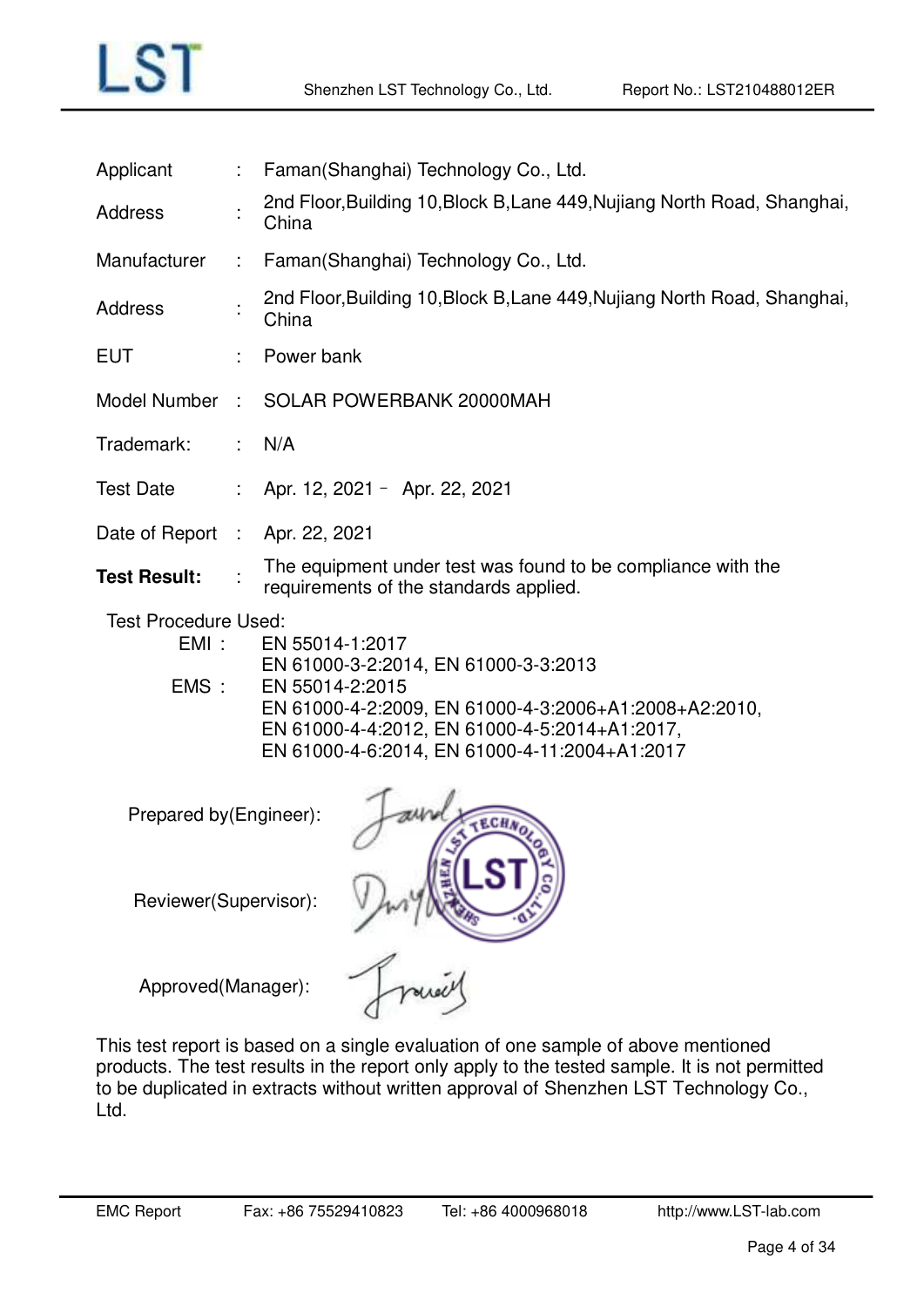# <span id="page-4-1"></span><span id="page-4-0"></span>**1.GENERAL INFORMATION**

| 1.1. Description of Device (EUT) |  |
|----------------------------------|--|
|----------------------------------|--|

| EUT                 | : Power bank                        |
|---------------------|-------------------------------------|
| Trademark           | : N/A                               |
| Model Number        | : SOLAR POWERBANK 20000MAH          |
| <b>Power Supply</b> | Input:DC 5V 2A<br>Output:AC 5V 2.1A |

<span id="page-4-2"></span>1.2. Tested System Details

None.

### <span id="page-4-3"></span>1.3. Test Uncertainty

Conducted Emission Uncertainty **:** ±2.66dB

Radiated Emission Uncertainty **:** ±4.26dB

<span id="page-4-4"></span>1.4. Test Facility

### SiteDescription :

- Name of Firm : Shenzhen LST Technology Co., Ltd.
- **Address** Huichao Building, Yintian Industry zone, Bao'an District, Shenzhen, Guangdong P.R. China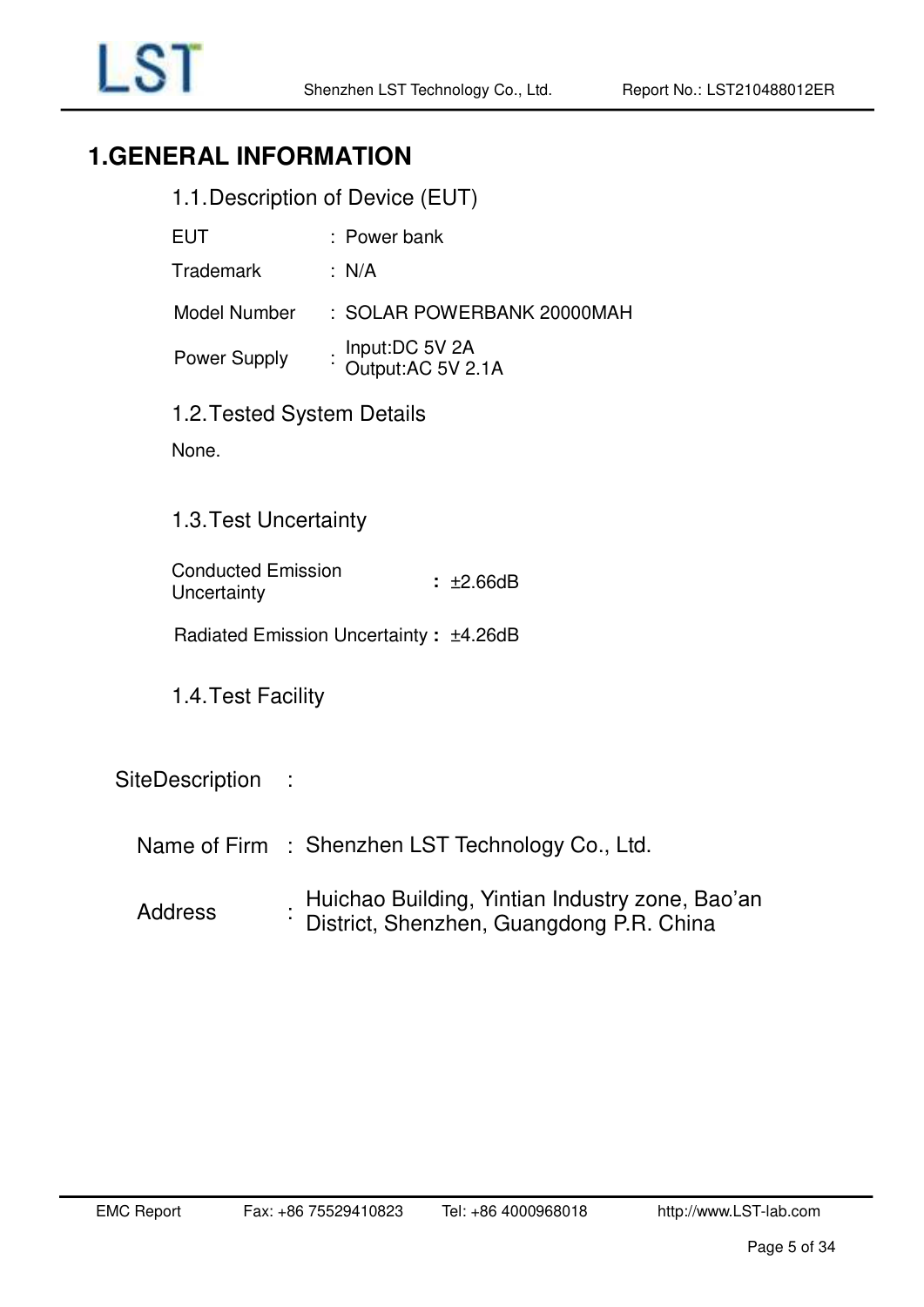# <span id="page-5-0"></span>**2.TEST INSTRUMENT USED**

| <b>Conducted Emission Test</b>            |                                                                  |                       |                   |               |                     |  |  |  |
|-------------------------------------------|------------------------------------------------------------------|-----------------------|-------------------|---------------|---------------------|--|--|--|
| <b>Equipment</b>                          | <b>Manufacturer</b>                                              | <b>Model No.</b>      | <b>Serial No.</b> | Last Cal.     | <b>Cal.Due Date</b> |  |  |  |
| <b>EMI Test</b><br>Receiver               | Rohde &<br>Schwarz                                               | <b>ESCI</b>           | 100321            | Jul. 22, 2020 | Jul. 21, 2021       |  |  |  |
| $\overline{RF}$<br>Switching<br>Unit      | Compliance<br><b>Direction</b><br>SystemsInc                     | RSU-A4                | 34403             | Jul. 22, 2020 | Jul. 21, 2021       |  |  |  |
| <b>AMN</b>                                | <b>SCHWARZBE</b><br><b>CK</b>                                    | <b>NNBL</b><br>8226-2 | 8226-2/164        | Jul. 22, 2020 | Jul. 21, 2021       |  |  |  |
| <b>LISN</b>                               | Rohde &<br>Schwarz                                               | <b>ENV216</b>         | 101131            | Jul. 22, 2020 | Jul. 21, 2021       |  |  |  |
|                                           | <b>Radiation Emission Test</b>                                   |                       |                   |               |                     |  |  |  |
| <b>Equipment</b>                          | <b>Manufacturer</b>                                              | <b>Model No.</b>      | <b>Serial No.</b> | Last Cal.     | <b>Cal.Due Date</b> |  |  |  |
| Spectrum<br>Analyzer                      | Agilent                                                          | E4407B                | MY4510645<br>6    | Jul. 22, 2020 | Jul. 21, 2021       |  |  |  |
| <b>EMI</b> Test<br>Receiver               | Rohde &<br>Schwarz                                               | <b>ESPI</b>           | 100010/007        | Jul. 22, 2020 | Jul. 21, 2021       |  |  |  |
| Bilog<br>Antenna                          | <b>ETS-LINDGREN</b>                                              | 3142E                 | 00117537          | Mar.20, 2021  | Mar. 19, 2022       |  |  |  |
| Horn<br>Antenna                           | <b>ETS-LINDGREN</b>                                              | 3117                  | 00143207          | Mar. 19, 2021 | Mar.18, 2022        |  |  |  |
| Pre-<br>amplifier                         | Sonoma                                                           | 310N                  | 185903            | Mar.20, 2021  | Mar. 19, 2022       |  |  |  |
| Pre-<br>amplifier                         | <b>HP</b>                                                        | 8449B                 | 3008A00849        | Mar.26, 2021  | Mar.25,2022         |  |  |  |
| Cable                                     | <b>HUBER+SUHN</b><br>ER                                          | 100                   | <b>SUCOFLEX</b>   | Mar.26, 2021  | Mar.25,2022         |  |  |  |
| Positioning<br>Controller                 | <b>ETS-LINDGREN</b>                                              | 2090                  | N/A<br>N/A        |               | N/A                 |  |  |  |
|                                           | <b>Harmonic Current and Voltage Fluctuation and Flicker Test</b> |                       |                   |               |                     |  |  |  |
| <b>Equipment</b>                          | <b>Manufacturer</b>                                              | <b>Model No.</b>      | <b>Serial No.</b> | Last Cal.     | <b>Cal.Due Date</b> |  |  |  |
| Harmonic<br><b>Flicker Test</b><br>System | <b>CI</b>                                                        | 5001ix-CTS-<br>400    | 100321            | Jul. 22, 2020 | Jul. 21, 2021       |  |  |  |
| 5K VA AC<br>Power<br>Source               | CI                                                               | 500liX                | 59468             | Jul. 22, 2020 | Jul. 21, 2021       |  |  |  |
|                                           | <b>Discharge Immunity Test</b>                                   |                       |                   |               |                     |  |  |  |
| <b>Equipment</b>                          | <b>Manufacturer</b>                                              | Model No.             | <b>Serial No.</b> | Last Cal.     | <b>Cal.Due Date</b> |  |  |  |
| <b>ESD</b><br>Generator                   | <b>HAFELY</b>                                                    | <b>PESD 1610</b>      | H808671           | Mar. 18, 2021 | Mar.17,2022         |  |  |  |
|                                           | <b>Radiated Immunity Test</b>                                    |                       |                   |               |                     |  |  |  |
| <b>Equipment</b>                          | <b>Manufacturer</b>                                              | <b>Model No.</b>      | Serial No.        | Last Cal.     | <b>Cal.Due Date</b> |  |  |  |
| Signal<br>Generator                       | Rohde &<br>Schwarz                                               | SMT03                 | 200754            | Mar.26, 2021  | Mar.25,2022         |  |  |  |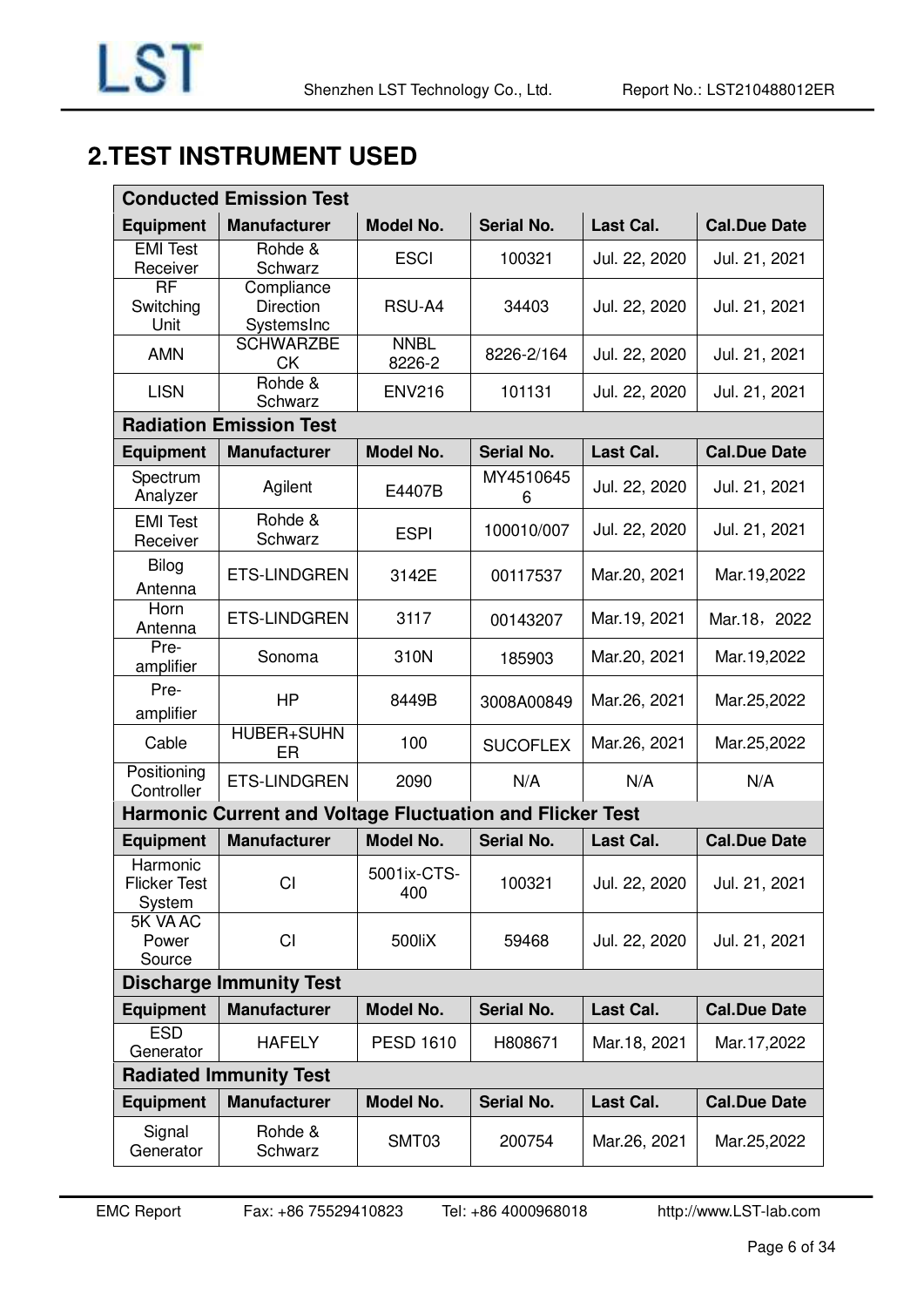

Shenzhen LST Technology Co., Ltd. Report No.: LST210488012ER

| Power<br>Meter               | Rohde &<br>Schwarz                                                  | <b>NRVD</b>      | 110562            | Feb.16, 2021  | Feb.15,2022         |
|------------------------------|---------------------------------------------------------------------|------------------|-------------------|---------------|---------------------|
| Voltage<br>Probe             | Rohde &<br>Schwarz                                                  | <b>URV5-Z2</b>   | 12056             | Feb.16, 2021  | Feb.15,2022         |
| Voltage<br>Probe             | Rohde &<br>Schwarz                                                  | <b>URV5-Z2</b>   | 12074             | Feb.16, 2021  | Feb.15,2022         |
| <b>RF</b><br>Amplifier       | AR                                                                  | 50S1G4A          | 326720            | Feb.16, 2021  | Feb. 15, 2022       |
| <b>Bilog</b><br>Antenna      | <b>ETS</b>                                                          | 3142C            | 00047662          | Feb.16, 2021  | Feb. 15, 2022       |
| Horn<br>Antenna              | <b>ARA</b>                                                          | <b>DRG-118A</b>  | 16554             | Feb.16, 2021  | Feb. 15, 2022       |
| Audio<br>Analyzer            | Rohde &<br>Schwarz                                                  | <b>UPL 16</b>    | SB2208            | Feb.16, 2021  | Feb.15,2022         |
| Sound<br>Level<br>Calibrator | B&K                                                                 | 4231             | 264516            | Feb.16, 2021  | Feb.15,2022         |
|                              | Electrical Fast Transient/ Surge/ Voltage Dip and Interruption Test |                  |                   |               |                     |
|                              |                                                                     |                  |                   |               |                     |
| <b>Equipment</b>             | <b>Manufacturer</b>                                                 | <b>Model No.</b> | <b>Serial No.</b> | Last Cal.     | <b>Cal.Due Date</b> |
| Simulator                    | <b>EMTEST</b>                                                       | <b>UCS500N5</b>  | V094810<br>5575   | Jul. 22, 2020 | Jul. 21, 2021       |
| Auto-transf<br>ormer         | <b>EMTEST</b>                                                       | V4780S2          | 0109-41           | Jul. 22, 2020 | Jul. 21, 2021       |
| Coupling<br>Clamp            | <b>EMTEST</b>                                                       | <b>HFK</b>       | 1109-04           | Jul. 22, 2020 | Jul. 21, 2021       |
|                              | <b>Conducted Immunity Test</b>                                      |                  |                   |               |                     |
| <b>Equipment</b>             | <b>Manufacturer</b>                                                 | <b>Model No.</b> | <b>Serial No.</b> | Last Cal.     | <b>Cal.Due Date</b> |
| <b>RF</b><br>Generator       | <b>FRANKONIA</b>                                                    | CIT-10/75        | 126B1126          | Jul. 22, 2020 | Jul. 21, 2021       |
| 6dB<br>Attenuator            | <b>FRANKONIA</b>                                                    | 59-6-33          | A413              | Jul. 22, 2020 | Jul. 21, 2021       |
| M-CDN                        | <b>LUTHI</b>                                                        | L-801 M2/M3      | 2599              | Jul. 22, 2020 | Jul. 21, 2021       |
| AF2-CDN                      | <b>LUTHI</b>                                                        | L-801:AF2        | 2538              | Mar.19, 2021  | Mar. 18, 2022       |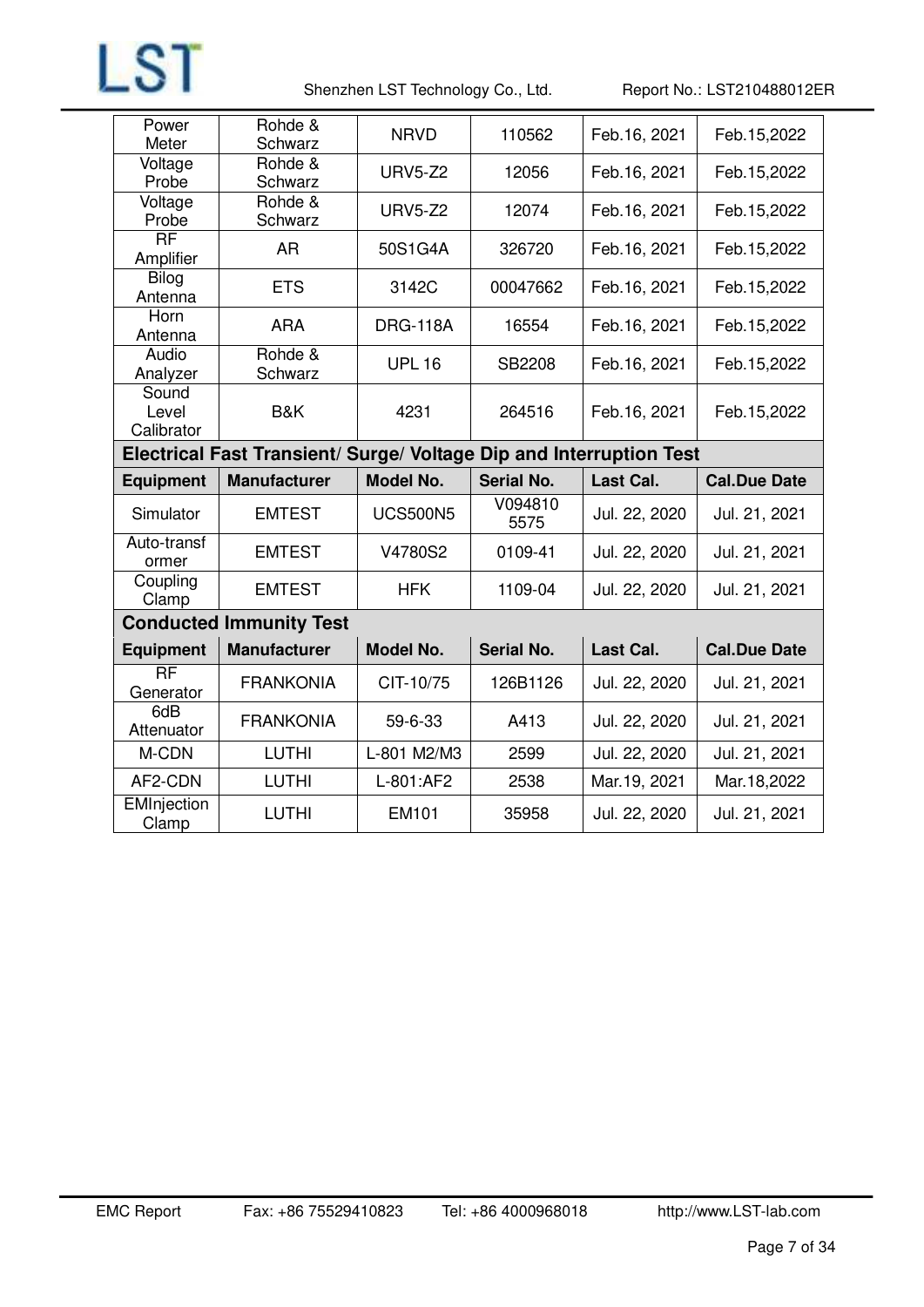# <span id="page-7-0"></span>**3.CONDUCTED EMISSION AT THE MAINS TERMINALS TEST**

<span id="page-7-1"></span>3.1. Block Diagram Of Test Setup



# <span id="page-7-2"></span>3.2. Test Standard

EN 55014-1:2017

### <span id="page-7-3"></span>3.3. Power Line Conducted Emission Limit

| Frequency               | Limits $dB(\mu V)$                |               |  |  |  |
|-------------------------|-----------------------------------|---------------|--|--|--|
| <b>MHz</b>              | Quasi-peak Level<br>Average Level |               |  |  |  |
| 0.50<br>0.15<br>$\sim$  | $66 \sim 56*$                     | $56 \sim 46*$ |  |  |  |
| 0.50<br>5.00<br>$\sim$  | 56                                | 46            |  |  |  |
| 30.00<br>5.00<br>$\sim$ | 60                                | 50            |  |  |  |

Notes: 1. \*Decreasing linearly with logarithm of frequency.

2. The lower limit shall apply at the transition frequencies.

# <span id="page-7-4"></span>3.4. EUT Configuration on Test

The following equipments are installed on conducted emission test to meet EN 55014-1 requirement and operating in a manner which tends to maximize its emission characteristics in a normal application.

# <span id="page-7-5"></span>3.5. Operating Condition of EUT

3.5.1 Setup the EUT and simulators as shown in Section 3.1.

3.5.2 Turn on the power of all equipments.

3.5.3 Let the EUT work in test modes and test it.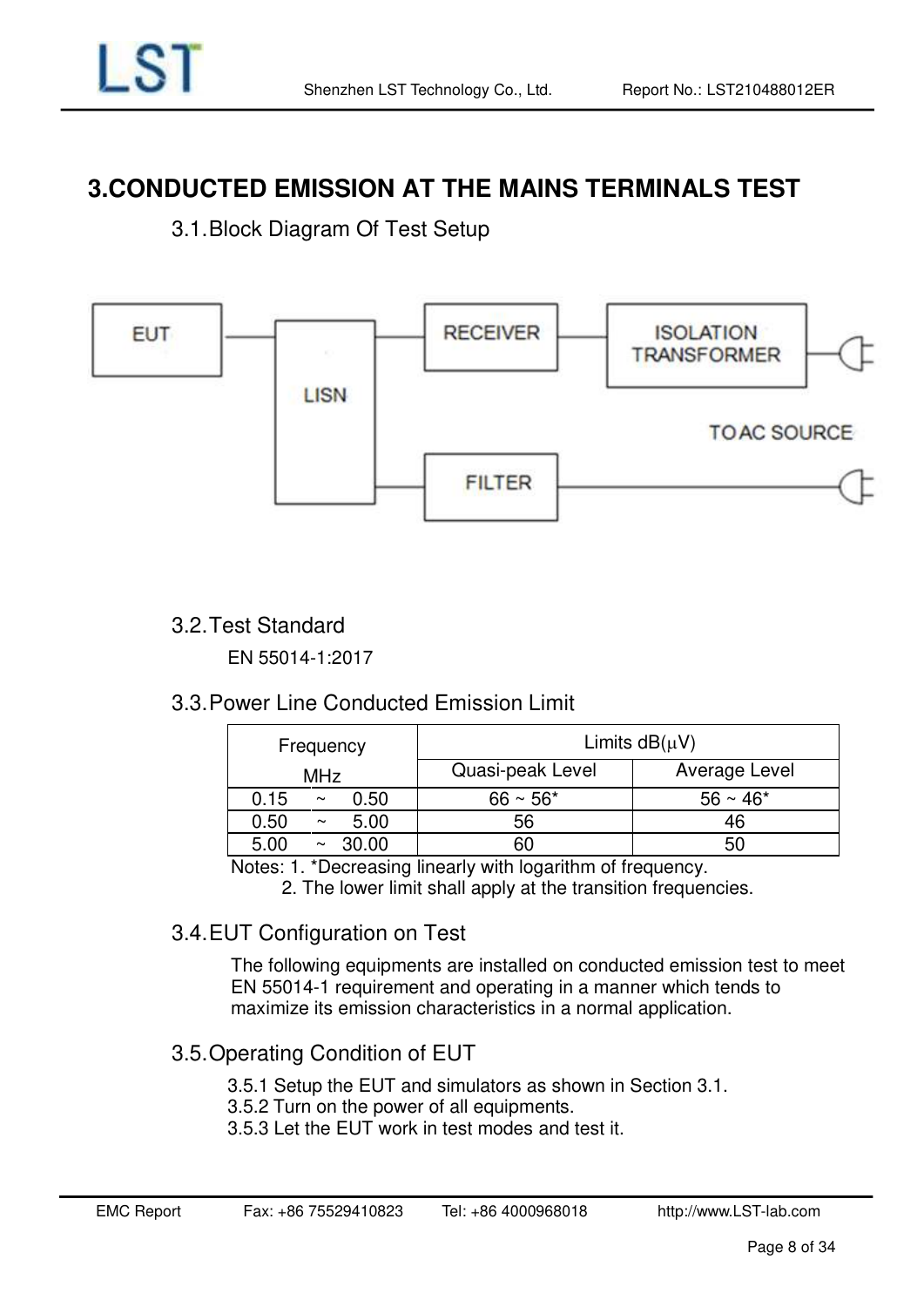

### <span id="page-8-0"></span>3.6. Test Procedure

The EUT is put on the ground and connected to the AC mains through a Artificial Mains Network (AMN). This provided a 50ohm coupling impedance for the tested equipments. Both sides of AC line are checked to find out the maximum conducted emission levels according to the **EN 55014-1** regulations during conducted emission test.

The bandwidth of the test receiver (R&S Test Receiver ESCI) is set at 10KHz.

The frequency range from 150 KHz to 30 MHz is investigated.

### <span id="page-8-1"></span>3.7. Test Result

The EUT is powered by the DC only,the test item is not applicable.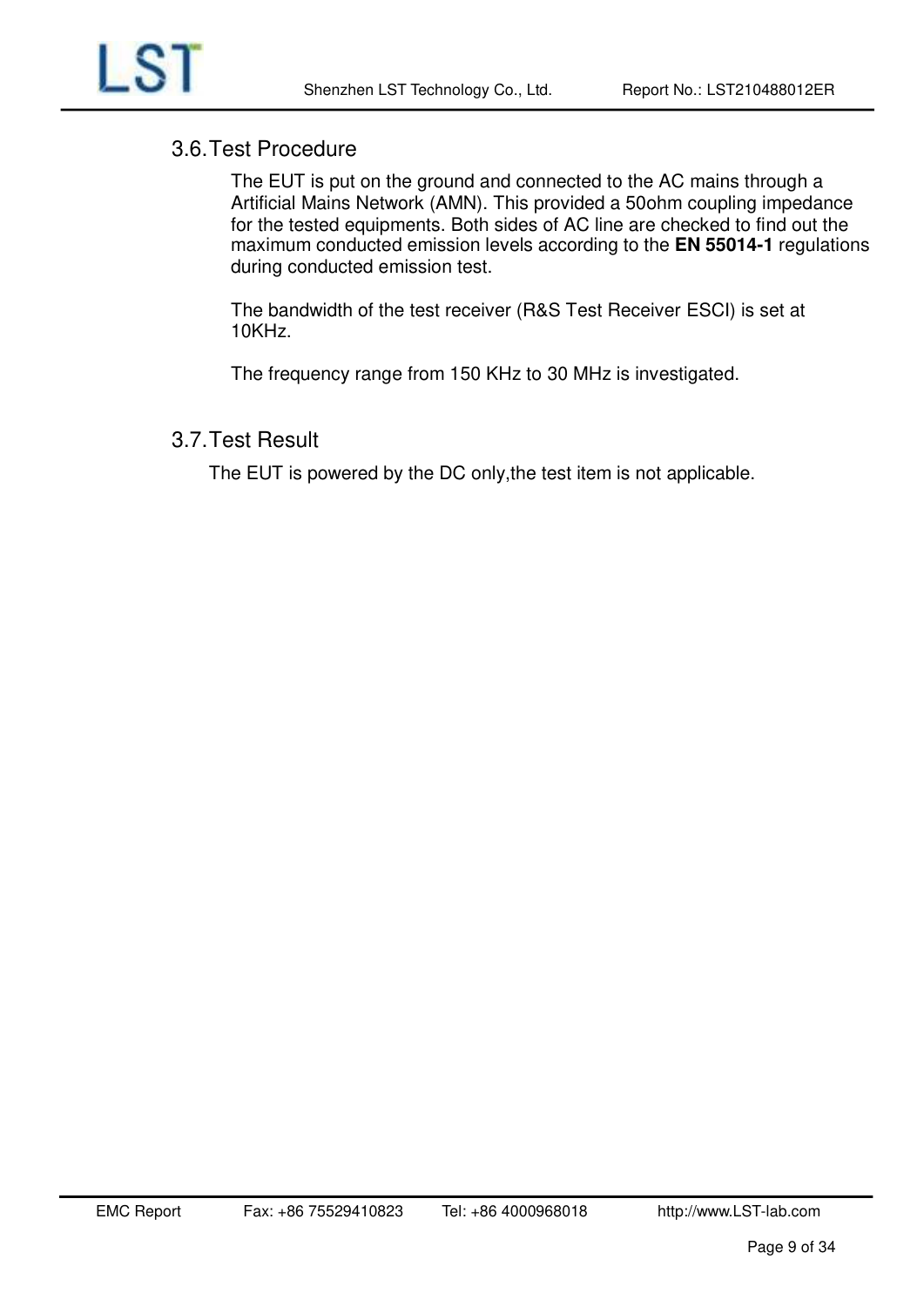# <span id="page-9-0"></span>**4.RADIATION EMISSION TEST**

# <span id="page-9-1"></span>4.1. Block Diagram of Test Setup







# <span id="page-9-2"></span>4.2. Test Standard

EN 55014-1:2017

### <span id="page-9-3"></span>4.3. Radiation Limit

| Frequency<br><b>MHz</b> |            | <b>Distance</b><br>(Meters) | <b>Field Strengths Limits</b><br>$dB(\mu V)/m$ |  |  |  |
|-------------------------|------------|-----------------------------|------------------------------------------------|--|--|--|
| 30                      | $\sim 230$ |                             | 40.0                                           |  |  |  |
| '230<br>$\sim$          | 1000.      |                             | 47 N                                           |  |  |  |

Remark:

(1) Emission level  $(dB(\mu V)/m) = 20$  log Emission level  $(\mu V/m)$ 

(2) The smaller limit shall apply at the cross point between two frequency bands.

(3) Distance refers to the distance in meters between the measuring instrument, antenna and the closed point of any part of the device or system.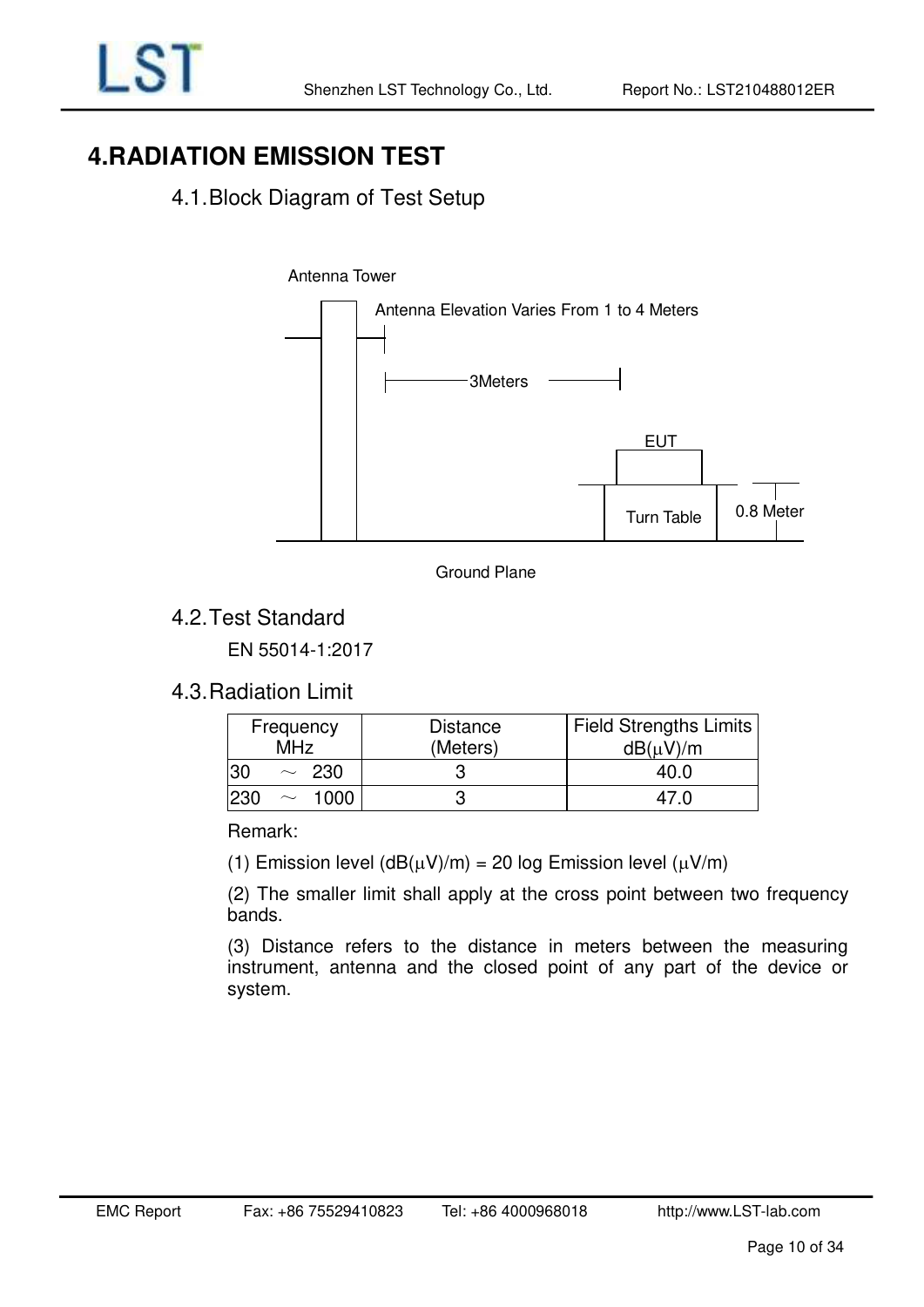# <span id="page-10-0"></span>4.4. EUT Configuration on Test

The EN 55014-1 regulations test method must be used to find the maximum emission during radiated emission test.

The configuration of EUT is the same as used in conducted emission test. Please refer to Section 2.2.

# <span id="page-10-1"></span>4.5. Operating Condition of EUT

Same as conducted emission test, which is listed in Section 2.2 except the test set up replaced as Section 4.1.

### <span id="page-10-2"></span>4.6. Test Procedure

The EUT and its simulators are placed on a turned table that is 0.8 meter above the ground. The turned table can rotate 360 degrees to determine the position of the maximum emission level. The EUT is set 3 meters away from the receiving antenna that is mounted on the antenna tower. The antenna can move up and down between 1 meter and 4 meters to find out the maximum emission level. Broadband antenna (calibrated biconical and log periodical antenna) is used as receiving antenna. Both horizontal and vertical polarization of the antenna is set on test. In order to find the maximum emission levels, the interface cable must be manipulated according to EN 55014-1 on radiated emission test.

The bandwidth setting on the field strength meter (R&S Test Receiver ESCI) is set at 120KHz.

The frequency range from 30MHz to 1000MHz is checked.

### <span id="page-10-3"></span>4.7. Test Result

### PASS

Please refer to the following page.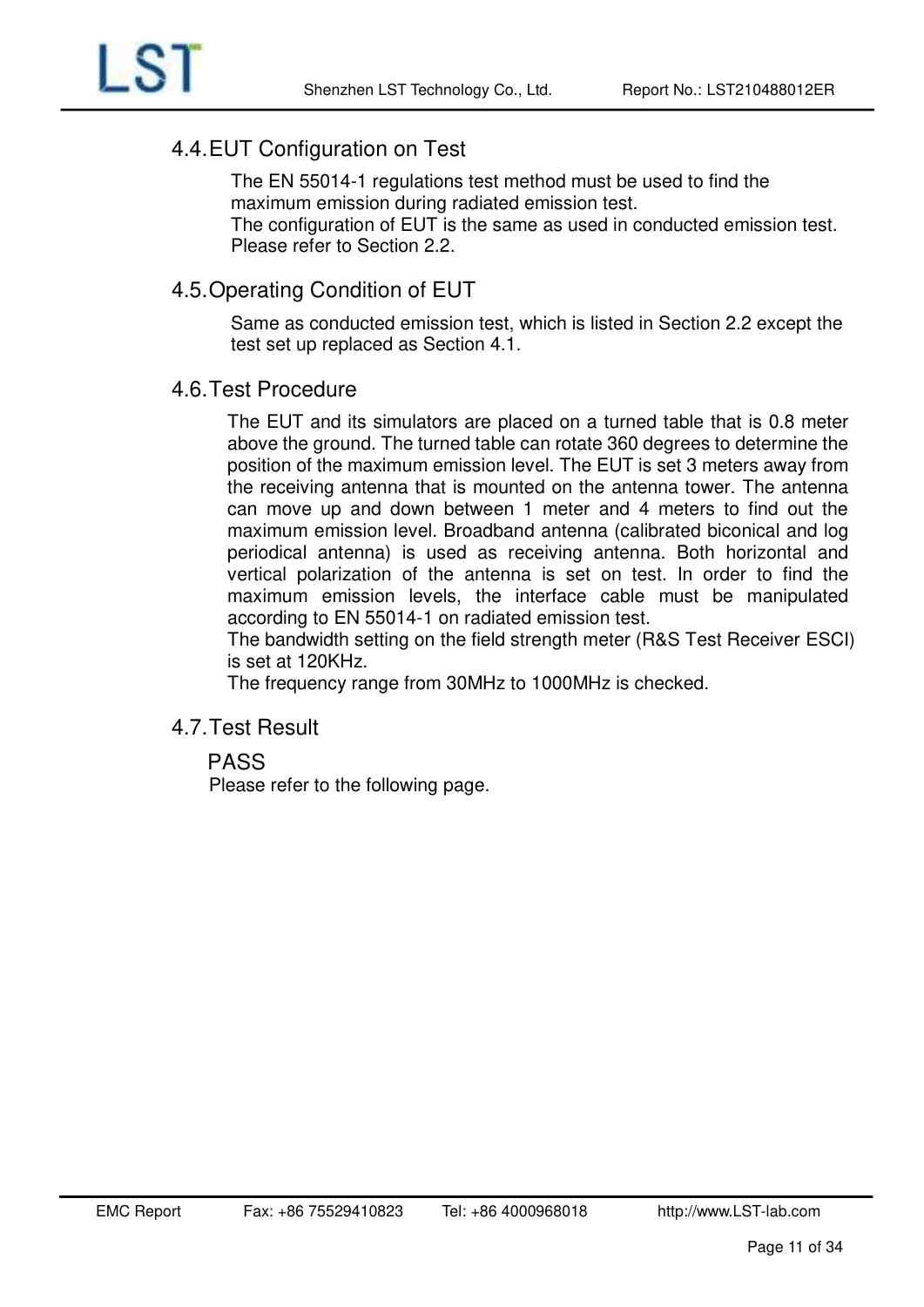| <b>Radiation Emission Test Data</b>                    |         |            |             |  |  |  |  |  |
|--------------------------------------------------------|---------|------------|-------------|--|--|--|--|--|
| 124.5 °C<br>154%<br>Temperature:<br>Relative Humidity: |         |            |             |  |  |  |  |  |
| Pressure:                                              | 1009hPa | IPhase:    | Horizontal  |  |  |  |  |  |
| Test Voltage:                                          | IDC 5V  | Test Mode: | Normal Mode |  |  |  |  |  |



| No.     | Frequency<br>(MHz) | Reading<br>(dBuV) | Factor<br>(dB/m) | Level | Limit<br>(dBuV/m)(dBuV/m)(dB) |          | Margin Detector | Height<br>(c <sub>m</sub> ) | $\left  \right $ Azimuth $\left  \right $ $\left  \right $ $\left  \right $<br>(deq.) |   | Remark |
|---------|--------------------|-------------------|------------------|-------|-------------------------------|----------|-----------------|-----------------------------|---------------------------------------------------------------------------------------|---|--------|
|         | 71.8320            | 50.81             | $-33.10$         | 17.71 | 40.00                         | $-22.29$ | peak            |                             |                                                                                       | P |        |
| 2       | 99.8777            | 44.06             | $-30.03$         | 14.03 | 40.00                         | $-25.97$ | peak            |                             |                                                                                       | P |        |
| 3       | 274.1939           | 51.67             | $-27.56$         | 24.11 | 47.00                         | $-22.89$ | peak            |                             |                                                                                       | P |        |
| 4       | 314.3765           | 58.30             | $-26.53$         | 31.77 | 47.00                         | $-15.23$ | peak            |                             |                                                                                       | P |        |
| $5$ $*$ | 357.9287           | 60.82             | $-25.00$         | 35.82 | 47.00                         | $-11.18$ | peak            |                             |                                                                                       | P |        |
| 6       | 504.7062           | 48.12             | $-21.99$         | 26.13 | 47.00                         | $-20.87$ | peak            |                             |                                                                                       | P |        |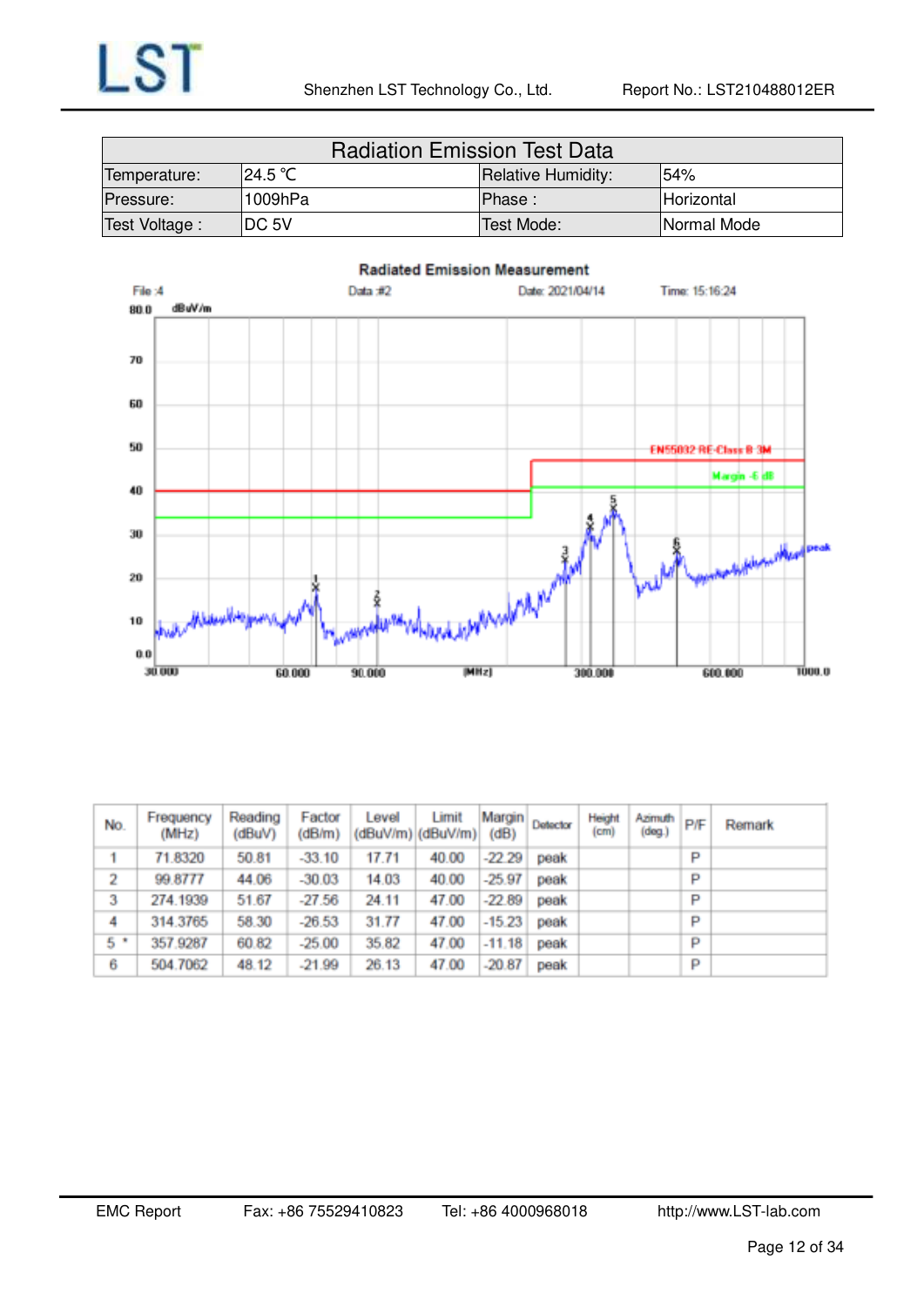| <b>Radiation Emission Test Data</b> |                                                    |            |             |  |  |
|-------------------------------------|----------------------------------------------------|------------|-------------|--|--|
| Temperature:                        | 124.5 ℃<br><b>54%</b><br><b>Relative Humidity:</b> |            |             |  |  |
| Pressure:                           | 1009hPa                                            | IPhase :   | Vertical    |  |  |
| Test Voltage:                       | IDC 5V                                             | Test Mode: | Normal Mode |  |  |



| No.            | Frequency<br>(MHz) | Reading<br>(dBuV) | Factor<br>(dB/m) | Level | Limit<br>$(dBuV/m)$ $(dBuV/m)$ $(dB)$ | Margin   | Detector | Height<br>(cm) | Azimuth<br>(dog.) | P/F | Remark |
|----------------|--------------------|-------------------|------------------|-------|---------------------------------------|----------|----------|----------------|-------------------|-----|--------|
|                | 178.1327           | 54.89             | $-31.79$         | 23.10 | 40.00                                 | $-16.90$ | peak     |                |                   | P   |        |
| 2              | 188.4125           | 55.16             | $-30.78$         | 24.38 | 40.00                                 | $-15.62$ | peak     |                |                   | P   |        |
| 3 <sup>1</sup> | 303.5437           | 66.91             | $-26.83$         | 40.08 | 47.00                                 | $-6.92$  | peak     |                |                   | P   |        |
| 4              | 362.9844           | 56.05             | $-25.01$         | 31.04 | 47.00                                 | $-15.96$ | peak     |                |                   | P   |        |
| 5              | 425.0280           | 50.27             | $-23.50$         | 26.77 | 47.00                                 | $-20.23$ | peak     |                |                   | P   |        |
| 6              | 508.2582           | 52.68             | $-21.91$         | 30.77 | 47.00                                 | $-16.23$ | peak     |                |                   | P   |        |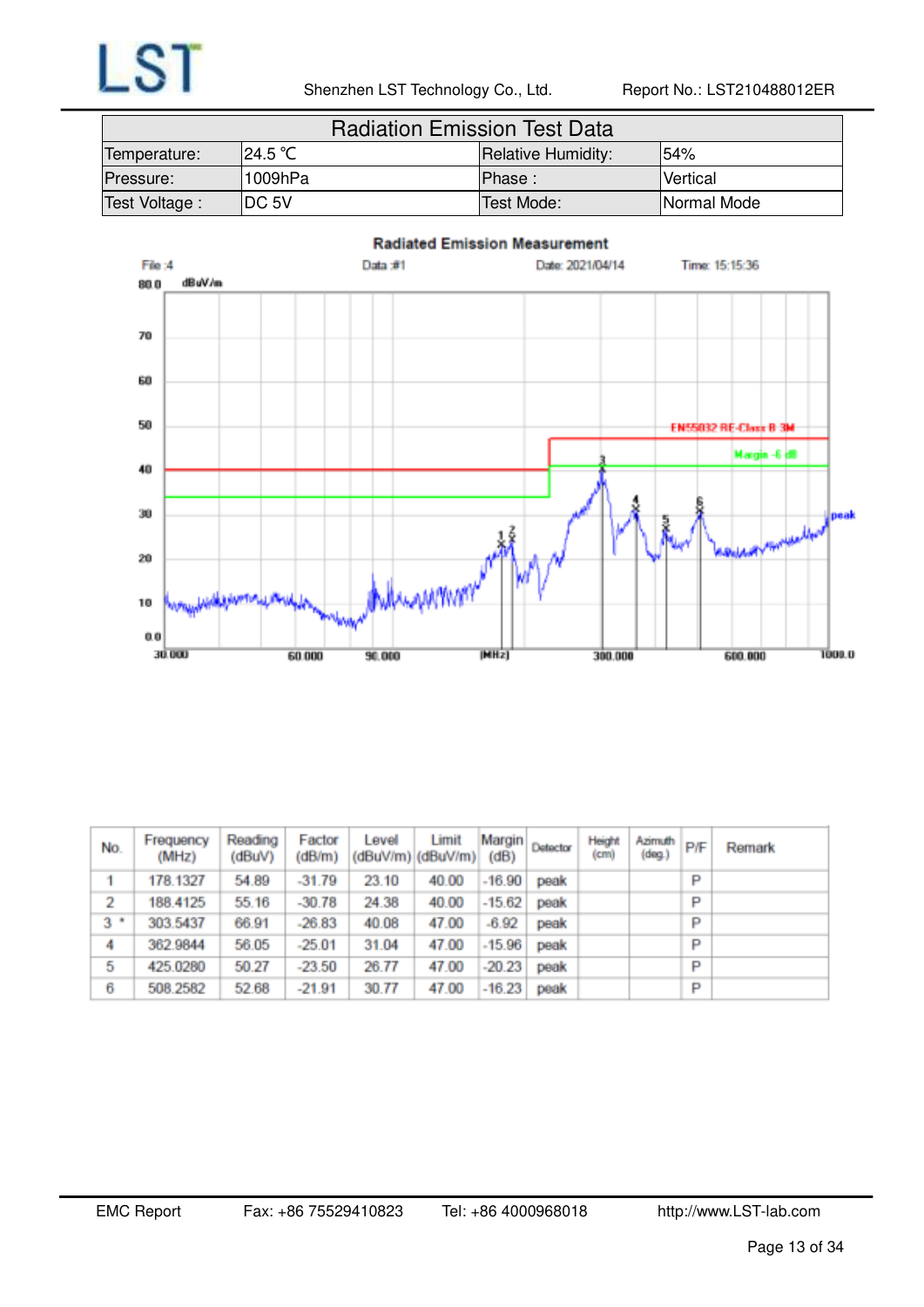# <span id="page-13-0"></span>**5.HARMONIC CURRENT EMISSION TEST**

5.1. Block Diagram of Test Setup

<span id="page-13-1"></span>

5.2. Test Standard

<span id="page-13-2"></span>EN 61000-3-2:2014

- <span id="page-13-3"></span>5.3. Operating Condition of EUT
	- 5.3.1 Setup the EUT as shown in Section 5.1.
	- 5.3.2 Turn on the power of all equipments.
	- 5.3.3 Let the EUT work in test mode and test it.
- 5.4. Test Procedure

<span id="page-13-4"></span>The power cord of the EUT is connected to the output of the test system. Turn on the power of the EUT and use the test system to test the harmonic current level.

5.5. Test Results

<span id="page-13-5"></span>The EUT is powered by the DC only, the test item is not applicable.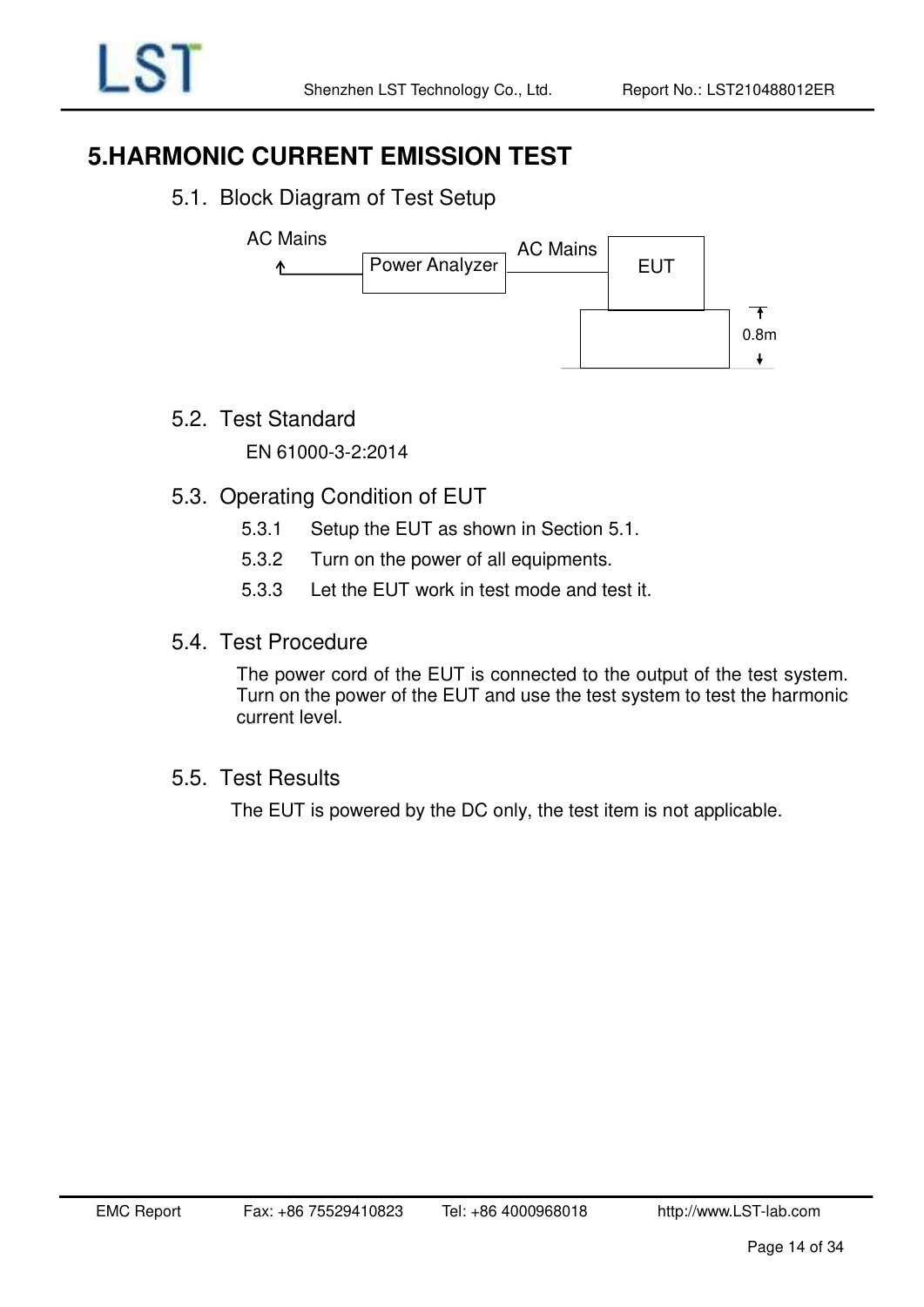

# <span id="page-14-0"></span>**6.VOLTAGE FLUCTUATIONS & FLICKER TEST**

### <span id="page-14-1"></span>6.1. Block Diagram of Test Setup

Same as Section 6.1..

### <span id="page-14-2"></span>6.2. Test Standard

EN 61000-3-3:2013

### <span id="page-14-3"></span>6.3. Operating Condition of EUT

Same as Section 5.3.. The power cord of the EUT is connected to the output of the test system. Turn on the power of the EUT and use the test system to test the harmonic current level.

#### Flicker Test Limit

| Test items | Limits              |
|------------|---------------------|
| Pst        | 1.0                 |
| dc         | 3.3%                |
| Tmax       | 4.0%                |
|            | Not exceed 3.3% for |
|            | 500 <sub>ms</sub>   |

### 6.4. Test Procedure

<span id="page-14-4"></span>The power cord of the EUT is connected to the output of the test system. Turn on the power of the EUT and use the test system to test the harmonic current level.

### <span id="page-14-5"></span>6.5. Test Results

The EUT is powered by the DC only, the test item is not applicable.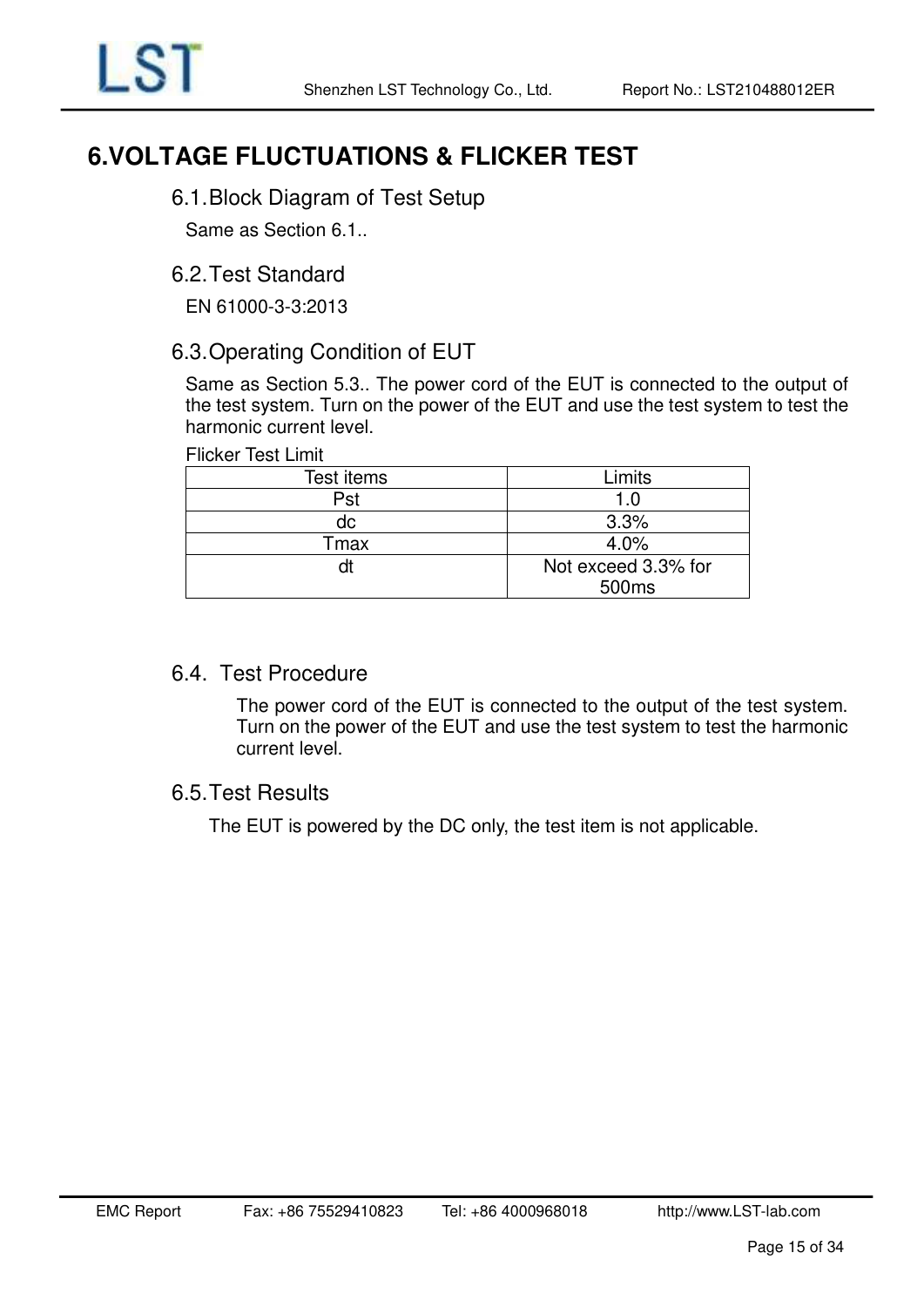# <span id="page-15-0"></span>**7.ELECTROSTATIC DISCHARGE IMMUNITY TEST**

# <span id="page-15-1"></span>7.1. Block Diagram of Test Setup



# <span id="page-15-2"></span>7.2. Test Standard

EN 55014-2:2015:, EN 61000-4-2:2009

Severity Level: 3 / Air Discharge:±8KV Level: 2 / Contact Discharge: ±4KV

### <span id="page-15-3"></span>7.3. Severity Levels and Performance Criterion

7.3.1 Severity level

| Level | <b>Test Voltage</b><br><b>Contact Discharge</b><br>(KV) | <b>Test Voltage</b><br>Air Discharge (KV) |
|-------|---------------------------------------------------------|-------------------------------------------|
|       | ±2                                                      | ±2                                        |
| 2.    | ±4                                                      | ±4                                        |
| 3.    | ±6                                                      | ±8                                        |
| 4.    | ±8                                                      | ±15                                       |
|       | Special                                                 | Special                                   |

7.3.2 Performance criterion : B

**A.** The apparatus shall continue to operate as intended during the test. No degradation of performance or loss of function is allowed below a performance level (or permissible loss of performance) specified by the manufacturer, when the apparatus is used as i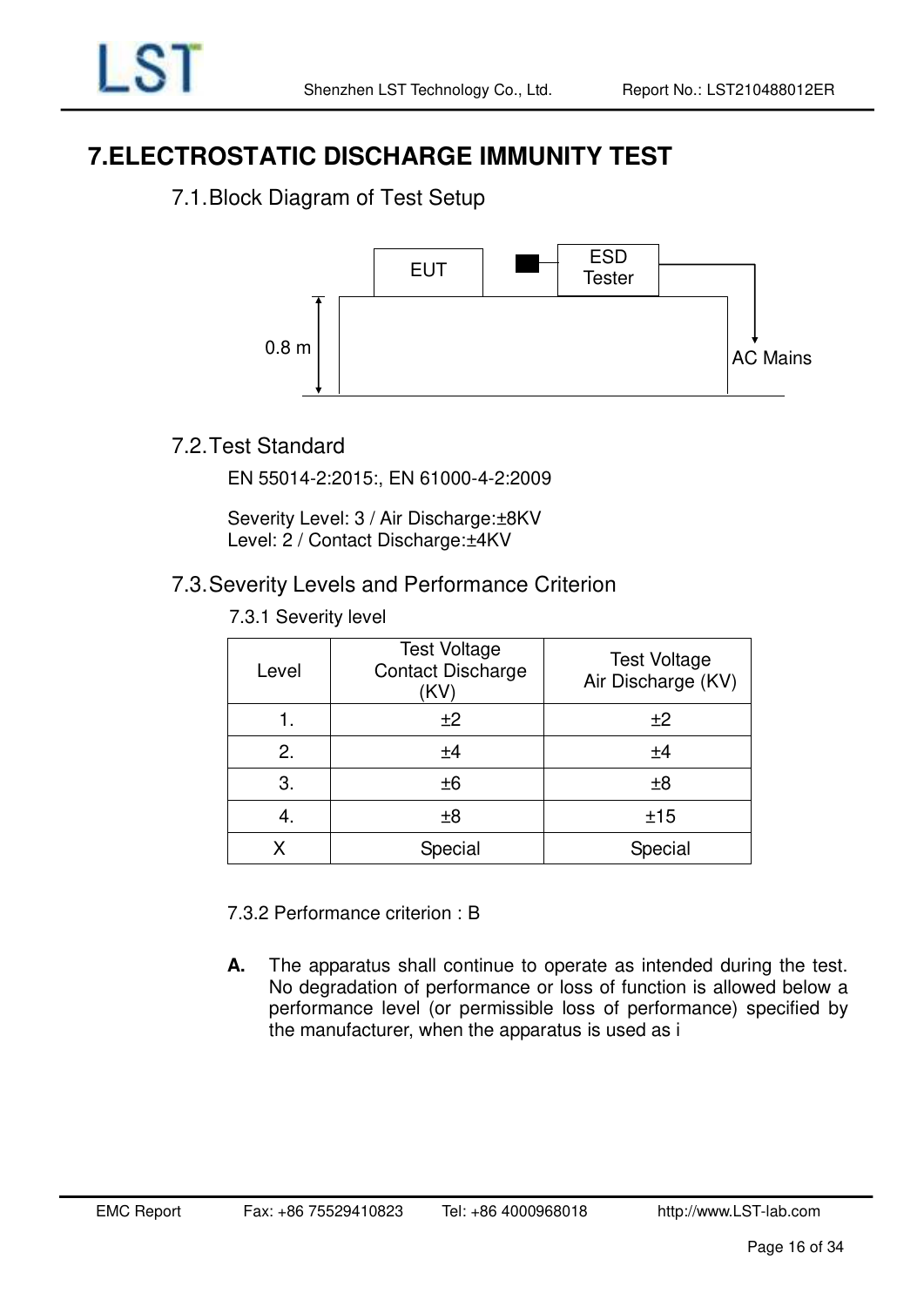

- **B.** The apparatus shall continue to operate as intended after the test. No degradation of performance or loss of function is allowed below a performance level (or permissible loss of performance) specified by the manufacturer, when the apparatus is used as intended. During the test, degradation of performance is allowed, however, no change of actual operating state or stored data is allowed. If the minimum performance level or the permissible performance loss is not specified by the manufacturer, then either of these may be derived from the product description and documentation, and from what the user may reasonably expect from the apparatus if used as intended.
- **C.** Temporary loss of function is allowed, provided the function is selfrecoverable or can be restored by the operation of the controls, or by any operation specified in the instructions for use.

### <span id="page-16-0"></span>7.4. EUT Configuration

The following equipments are installed on Electrostatic Discharge Immunity test to meet EN 55014-2:2015:, EN 61000-4-2:2009, requirement and operating in a manner which tends to maximize its emission characteristics in a normal application. The configuration of EUT is the same as used in conducted emission test.

Please refer to Section 2.4.

### <span id="page-16-1"></span>7.5. Operating Condition of EUT

Same as conducted emission measurement, which is listed in Section 3.5 except the test setup replaced by Section 7.1.2.

### <span id="page-16-2"></span>7.6. Test Procedure

#### 7.6.1 Air Discharge**:**

This test is done on a non-conductive surface. The round discharge tip of the discharge electrode shall be approached as fast as possible to touch the EUT. After each discharge, the discharge electrode shall be removed from the EUT. The generator is then re-triggered for a new single discharge and repeated 10 times for each pre-selected test point. This procedure shall be repeated until all the air discharge completed.

#### 7.6.2 Contact Discharge**:**

All the procedure shall be same as Section 7.6.1. Except that the tip of the discharge electrode shall touch the EUT before the discharge switch is operated.

7.6.3 Indirect discharge for horizontal coupling plane

At least 10 single discharges (in the most sensitive polarity) shall be applied at the front edge of each HCP opposite the center point of each unit (if applicable) of the EUT and 0.1m from the front of the EUT. The long axis of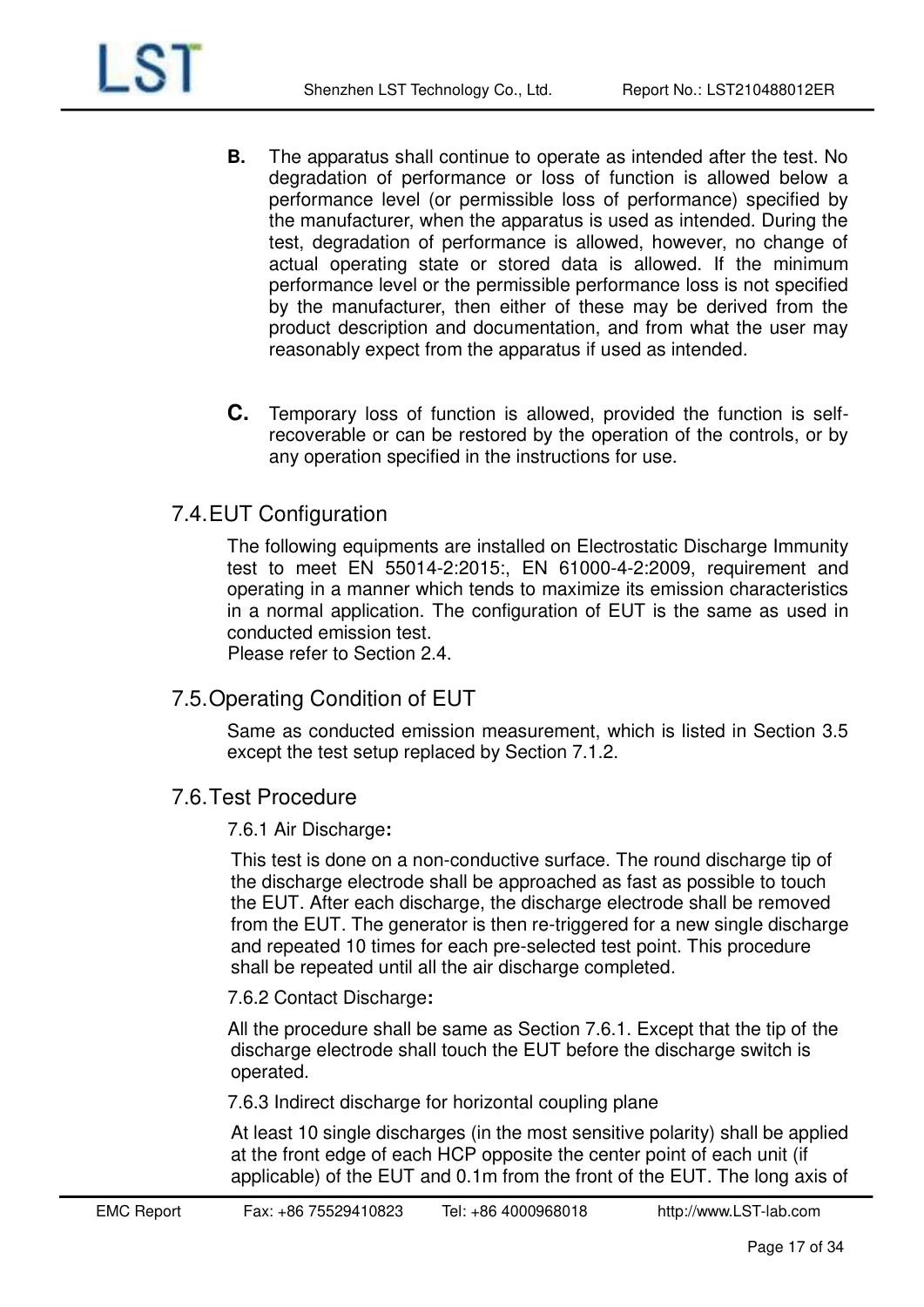

the discharge electrode shall be in the plane of the HCP and perpendicular to its front edge during the discharge.

7.6.4 Indirect discharge for vertical coupling plane

At least 10 single discharges (in the most sensitive polarity) shall be applied to the center of one vertical edge of the coupling plane. The coupling plane, of dimensions 0.5m X 0.5m, is placed parallel to, and positioned at a distance of 0.1m from the EUT. Discharges shall be applied to the coupling plane, with this plane in sufficient different positions that the four faces of the EUT are complete illuminated.

<span id="page-17-0"></span>7.7. Test Results

# PASS

Please refer to the following page.

| <b>ESD Test Data</b>                        |                     |                      |                          |             |  |
|---------------------------------------------|---------------------|----------------------|--------------------------|-------------|--|
| Temperature:                                | 24.5°C              | Humidity:            |                          | 53%         |  |
| Power Supply:                               | DC <sub>5V</sub>    | Test Mode:           |                          | Discharge   |  |
| Air Discharge:<br><b>Contact Discharge:</b> | $± 8$ KV<br>$±$ 4KV |                      |                          |             |  |
| <b>Test Points</b>                          | Air Discharge       | Contact<br>Discharge | Performance<br>Criterion | Result      |  |
| Enclosure                                   | $\pm 2,4,8$ KV      | N/A                  | B                        | <b>PASS</b> |  |
| Slit                                        | $\pm 2,4,8$ KV      | N/A                  | B                        | <b>PASS</b> |  |
| <b>Metal Part</b>                           | N/A                 | $±2,4$ KV            | B                        | <b>PASS</b> |  |
| <b>VCP</b>                                  | N/A                 | $±2,4$ KV            | B                        | <b>PASS</b> |  |
| <b>HCP</b>                                  | N/A                 | $±2,4$ KV            | B                        | <b>PASS</b> |  |
| Note: N/A                                   |                     |                      |                          |             |  |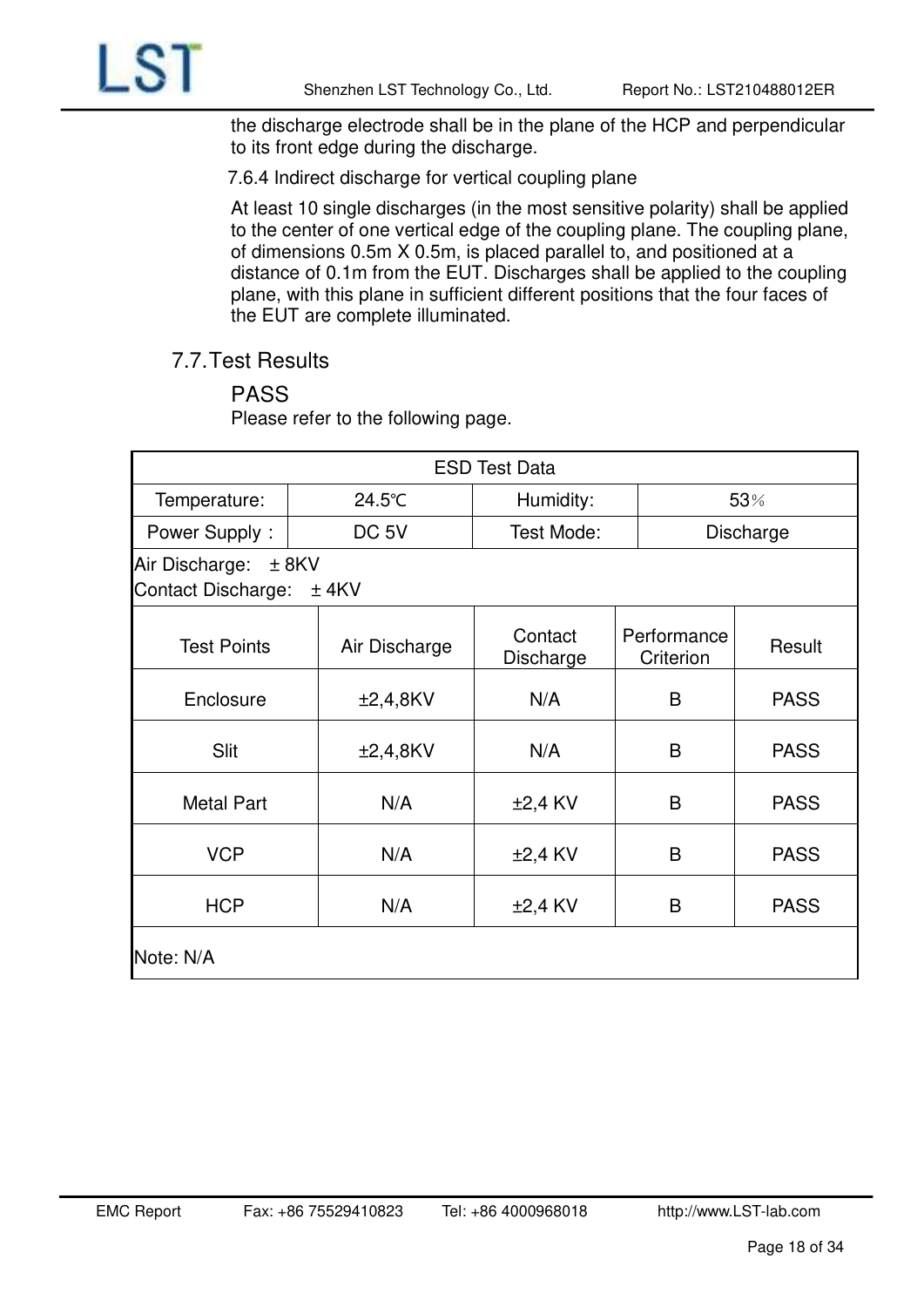# <span id="page-18-0"></span>**8.RF FIELD STRENGTH SUSCEPTIBILITY TEST**

<span id="page-18-1"></span>8.1. Block Diagram of Test Setup



<span id="page-18-2"></span>8.2. Test Standard

EN 55014-2:2015:, EN 61000-4-3: 2006+A1:2008+A2:2010

Severity Level 2, 3V / m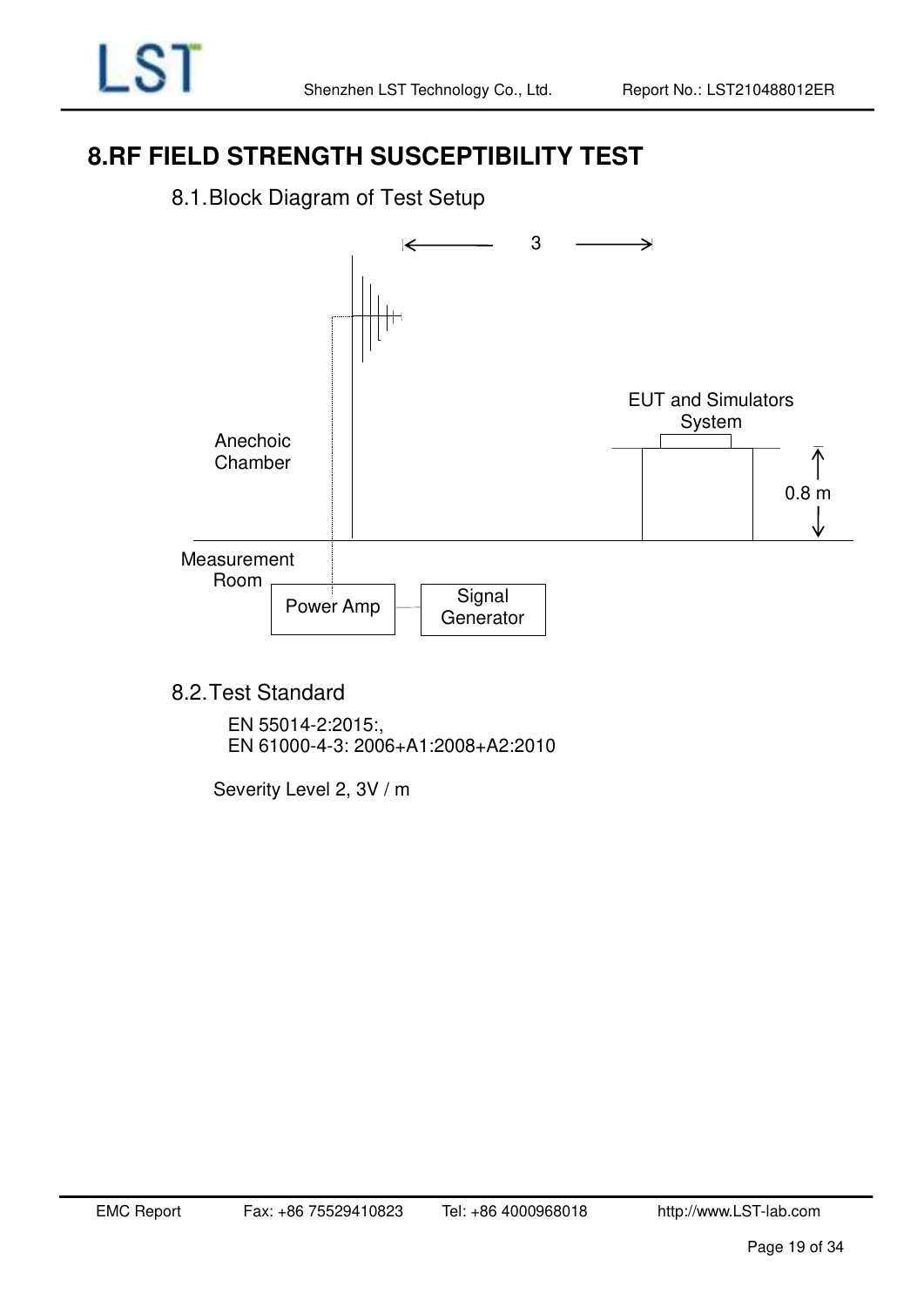

### <span id="page-19-0"></span>8.3. Severity Levels and Performance Criterion

8.3.1. Severity level

| Level | Field Strength V/m |
|-------|--------------------|
|       |                    |
| 2.    | З                  |
| 3.    | 10                 |
|       | Special            |

#### 8.3.2. **Performance criterion: A**

- A、 The apparatus shall continue to operate as intended during the test. No degradation of performance or loss of function is allowed below a performance level (or permissible loss of performance) specified by the manufacturer, when the apparatus is used as i
- B、 The apparatus shall continue to operate as intended after the test. No degradation of performance or loss of function is allowed below a performance level (or permissible loss of performance) specified by the manufacturer, when the apparatus is used as intended. During the test, degradation of performance is allowed, however, no change of actual operating state or stored data is allowed. If the minimum performance level or the permissible performance loss is not specified by the manufacturer, then either of these may be derived from the product description and documentation, and from what the user may reasonably expect from the apparatus if used as intended.
- C、 Temporary loss of function is allowed, provided the function is selfrecoverable or can be restored by the operation of the controls, or by any operation specified in the instructions for use.

### <span id="page-19-1"></span>8.4. EUT Configuration on Test

The following equipments are installed on RF FIELD STRENGTH SUSCEPTIBILITY TEST to meet EN 55014-2:2015:,

EN 61000-4-3: 2006+A1:2008+A2:2010, requirement and operating in a manner which tends to maximize its emission characteristics in a normal application. The configuration of EUT is the same as used in conducted emission test.

Please refer to Section 3.4.

<span id="page-19-2"></span>8.5. Operating Condition of EUT

Same as conducted emission measurement, which is listed in Section 2.5 except the test setup replaced by Section 8.1.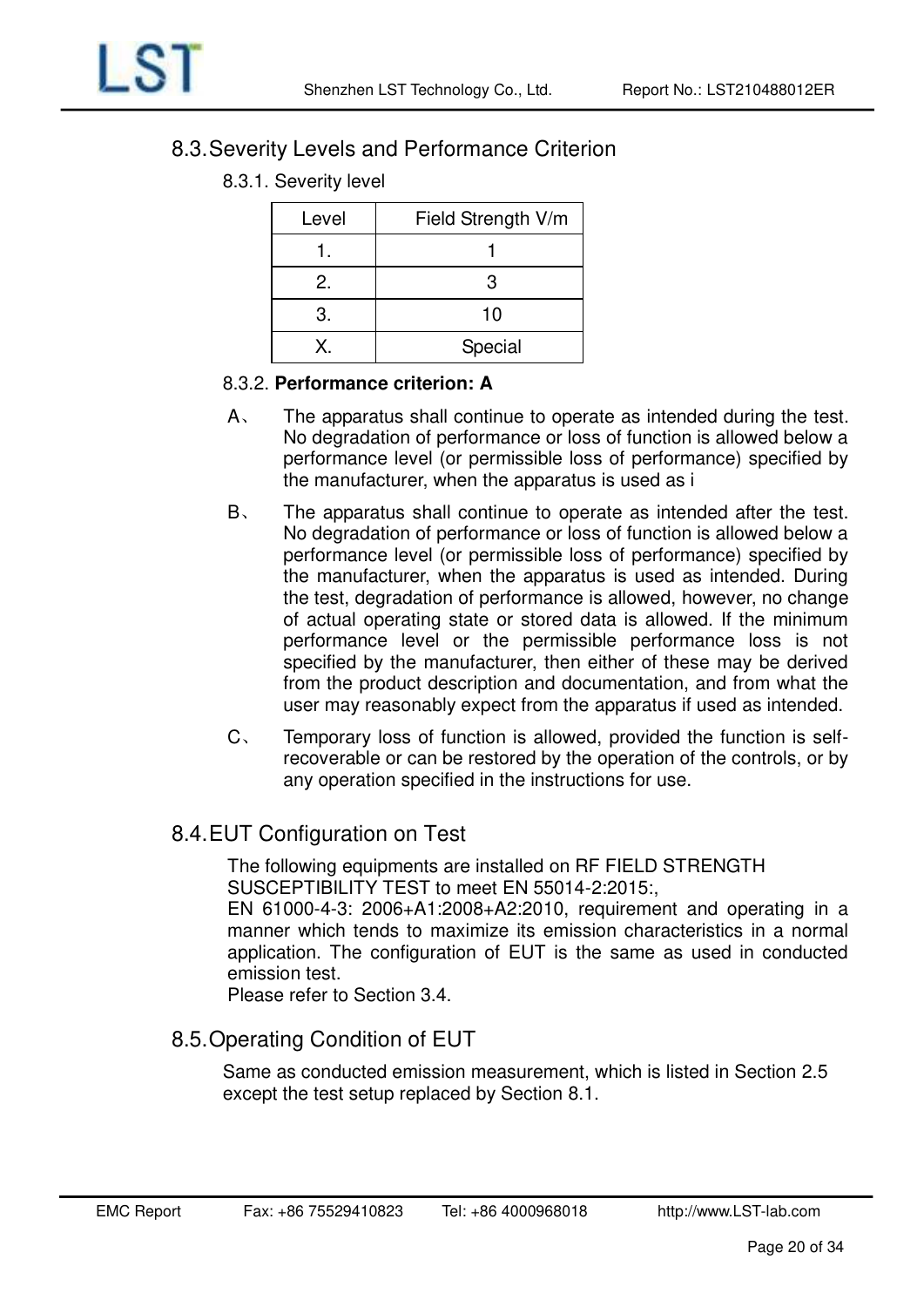

### <span id="page-20-0"></span>8.6. Test Procedure

The EUT and its simulators are placed on a turn table which is 0.8 meter above ground. EUT is set 3 meter away from the transmitting antenna which is mounted on an antenna tower. Both horizontal and vertical polarization of the antenna are set on test. Each of the four sides of EUT must be faced this transmitting antenna and measured individually.

#### All the scanning conditions are as follows **:**

| <b>Condition of Test</b>  | Remarks                  |
|---------------------------|--------------------------|
| 1. Fielded Strength       | 3 V/m (Severity Level 2) |
| 2. Radiated Signal        | Modulated                |
| 3. Scanning Frequency     | $80 - 1000$ MHz          |
| 4. Dwell time of radiated | $0.0015$ decade/s        |
| 5. Waiting Time           | 1 Sec.                   |

### <span id="page-20-1"></span>8.7. Test Results

#### PASS

Please refer to the following page.

| R/S Test Data         |                             |               |                                     |  |  |
|-----------------------|-----------------------------|---------------|-------------------------------------|--|--|
| Temperature: 25°C     |                             | Humidity: 53% |                                     |  |  |
| Field Strength: 3 V/m |                             | Criterion: A  |                                     |  |  |
| Power Supply: DC 5V   |                             |               | Frequency Range: 80 MHz to 1000 MHz |  |  |
| Modulation:           | $\square$ Pulse<br>⊠ AM     | $\Box$ none   | 1 KHz 80%                           |  |  |
| Test Mode: Discharge  |                             |               |                                     |  |  |
|                       | Frequency Range: 80-1000MHz |               |                                     |  |  |
| <b>Steps</b>          | 1%                          |               |                                     |  |  |
|                       | Horizontal                  | Vertical      | Result                              |  |  |
| Front                 | A                           | A             | Pass                                |  |  |
| Right                 | A                           | A             | Pass                                |  |  |
| Rear                  | A                           | A             | Pass                                |  |  |
| Left                  | A                           | A             | Pass                                |  |  |
| Note: N/A             |                             |               |                                     |  |  |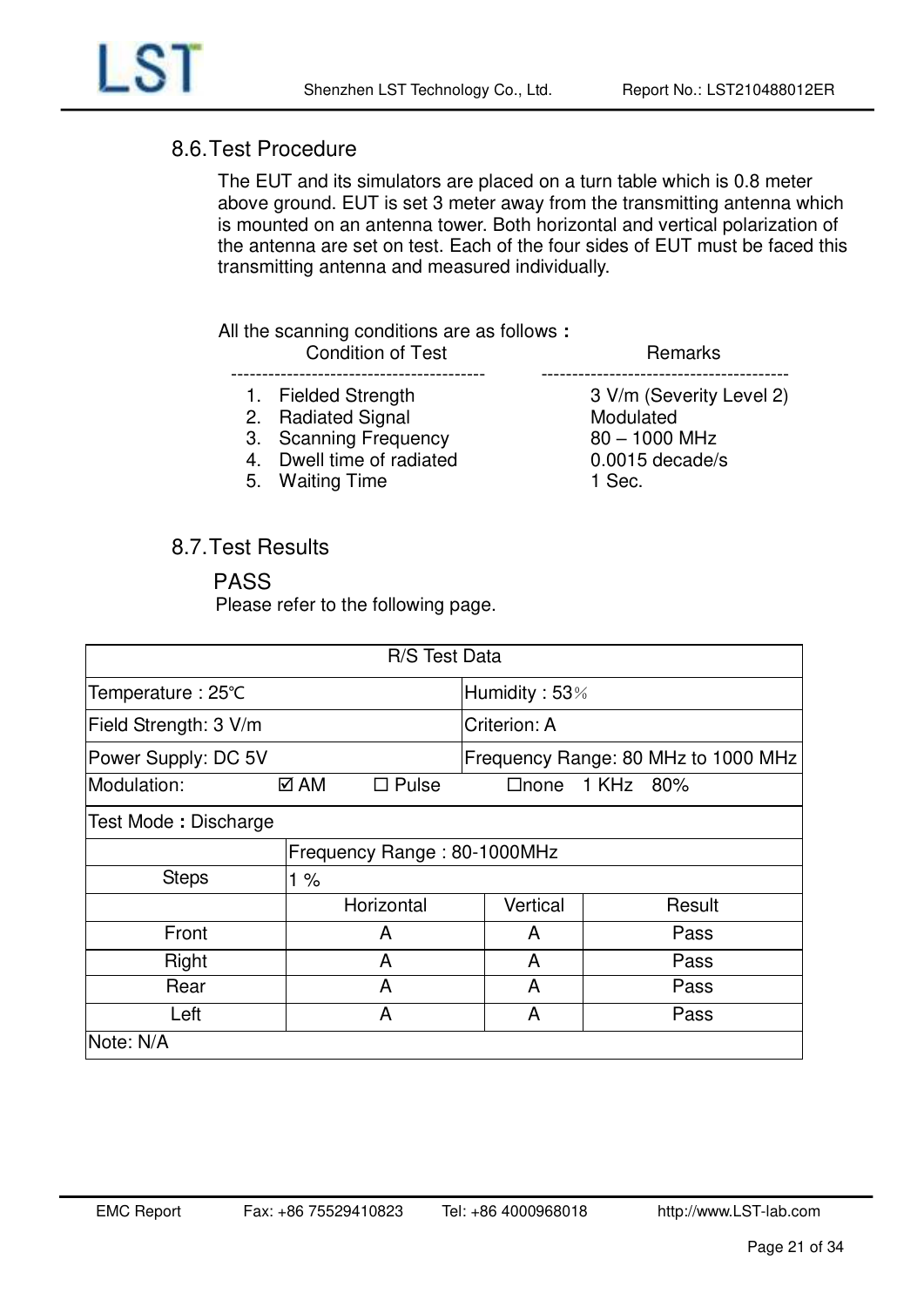# <span id="page-21-0"></span>**9.ELECTRICAL FAST TRANSIENT/BURST IMMUNITY TEST**

<span id="page-21-1"></span>9.1. Block Diagram of EUT Test Setup



### <span id="page-21-2"></span>9.2. Test Standard

EN 55014-2:2015:, EN 61000-4-4:2012

### <span id="page-21-3"></span>9.3. Severity Levels and Performance Criterion

Severity Level 2 at 1KV, Pulse Rise time & Duration: 5 nS / 50 nS Severity Level:

| Open Circuit Output Test Voltage ±10% |                |                               |  |  |
|---------------------------------------|----------------|-------------------------------|--|--|
|                                       |                | On I/O(Input/Output)          |  |  |
| Level                                 | On power ports | Signal data and control ports |  |  |
|                                       | 0.5KV          | 0.25KV                        |  |  |
| 2.                                    | 1KV            | 0.5KV                         |  |  |
| 3.                                    | 2KV            | 1KV                           |  |  |
| 4.                                    | 4KV            | 2KV                           |  |  |
| Χ.                                    | Special        | Special                       |  |  |

#### **Performance criterion: B**

- A. The apparatus shall continue to operate as intended during the test. No degradation of performance or loss of function is allowed below a performance level (or permissible loss of performance) specified by the manufacturer, when the apparatus is used as i
- B. The apparatus shall continue to operate as intended after the test. No degradation of performance or loss of function is allowed below a performance level (or permissible loss of performance) specified by the manufacturer, when the apparatus is used as intended. During the test, degradation of performance is allowed, however, no change of actual operating state or stored data is allowed. If the minimum performance level or the permissible performance loss is not specified by the manufacturer, then either of these may be derived from the product description and documentation, and from what the user may reasonably expect from the apparatus if used as intended.
- C. Temporary loss of function is allowed, provided the function is selfrecoverable or can be restored by the operation of the controls, or by any operation specified in the instructions for use.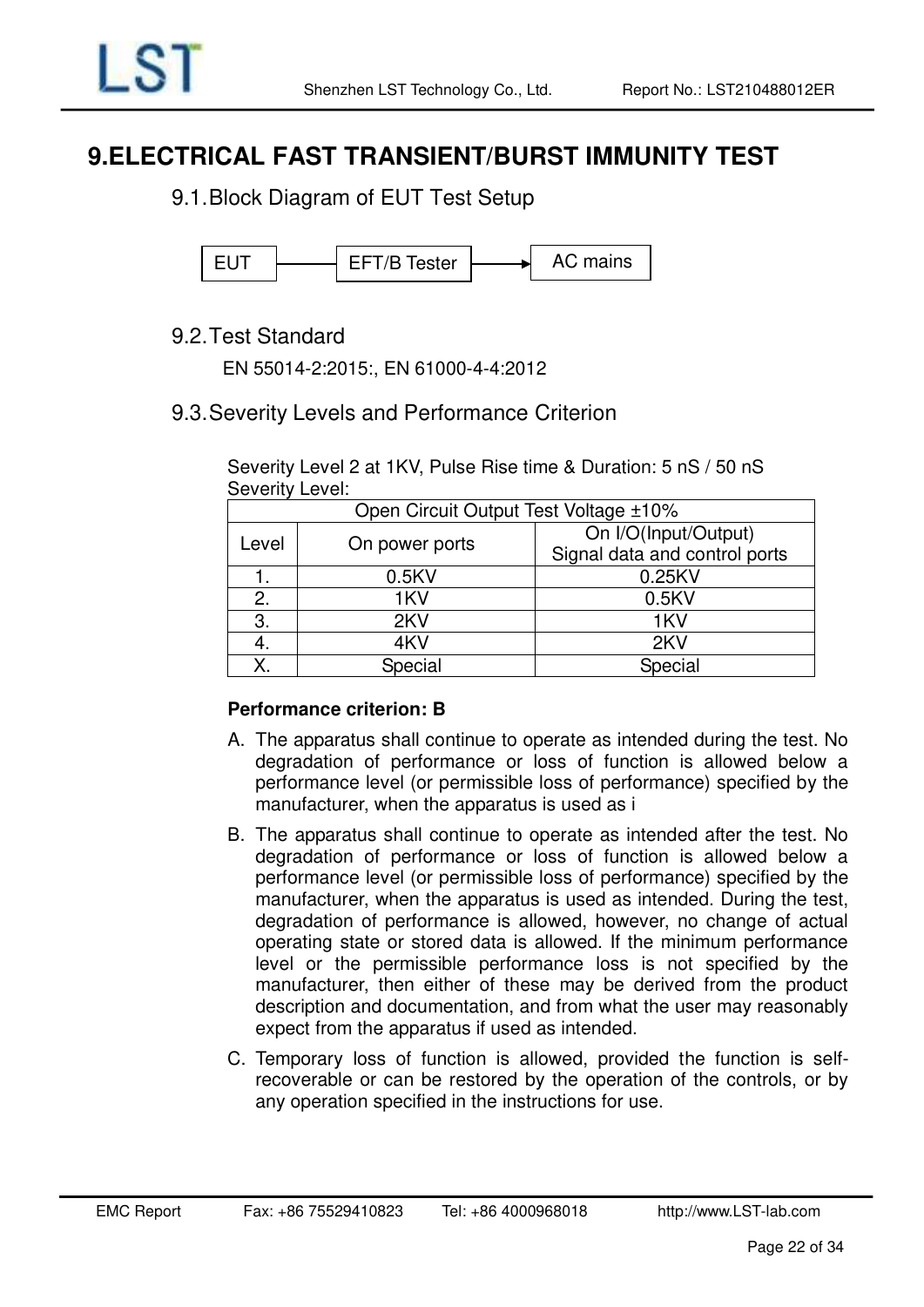

### <span id="page-22-0"></span>9.4. EUT Configuration on Test

The following equipments are installed on Electrical Fast Transient/Burst Immunity test to meet EN 55014-2:2015:, EN 61000-4-4:2012, requirement and operating in a manner which tends to maximize its emission characteristics in a normal application. The configuration of EUT is the same as used in conducted emission test. Please refer to Section 3.4.

### <span id="page-22-1"></span>9.5. Operating Condition of EUT

Same as conducted emission measurement, which is listed in Section 2.6 except the test setup replaced by Section 9.1.

### <span id="page-22-2"></span>9.6. Test Procedure

EUT shall be placed 0.8m high above the ground reference plane which is a min.1m\*1m metallic sheet with 0.65mm minimum thickness. This reference ground plane shall project beyond the EUT by at least 0.1m on all sides and the minimum distance between EUT and all other conductive structure, except the ground plane beneath the EUT, shall be more than 0.5m

9.6.1. For input and output AC power ports:

The EUT is connected to the power mains by using a coupling device which couples the EFT interference signal to AC power lines. Both polarities of the test voltage should be applied during compliance test and the duration of the test is 2 minutes.

### <span id="page-22-3"></span>9.7. Test Results

The EUT is powered by the DC only, the test item is not applicable.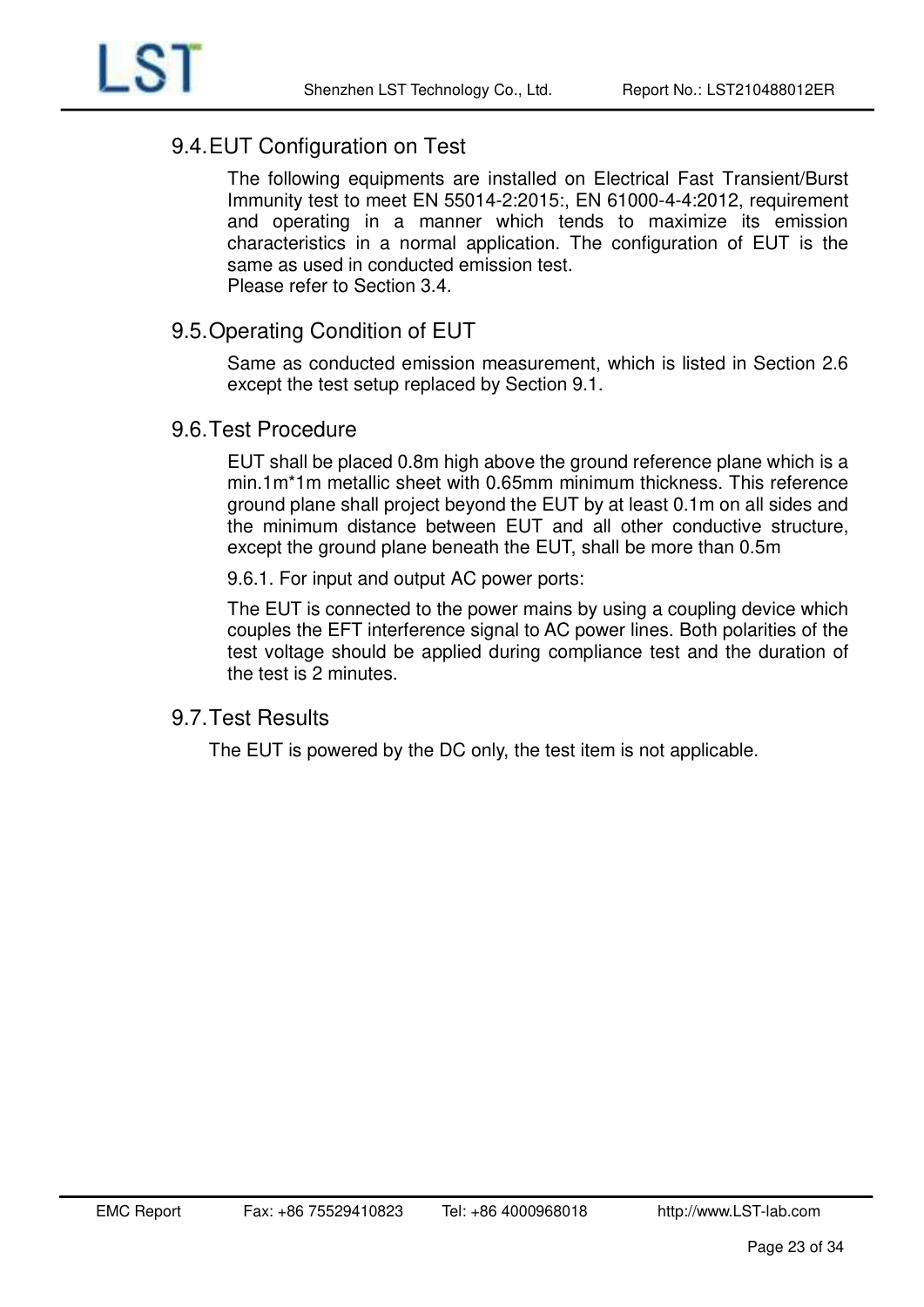# <span id="page-23-0"></span>**10.SURGE TEST**

<span id="page-23-1"></span>10.1. Block Diagram of EUT Test Setup



### <span id="page-23-2"></span>10.2. Test Standard

EN 55014-2:2015:, EN61000-4-5:2014+A1:2017

### <span id="page-23-3"></span>10.3. Severity Levels and Performance Criterion

Severity Level: Line to Line, Level 2 at 1KV; Severity Level: Line to Earth, Level 3 at 2KV.

| <b>Severity Level</b> | Open-Circuit Test Voltage (KV) |
|-----------------------|--------------------------------|
|                       | 0.5                            |
|                       |                                |
|                       | 2.0                            |
|                       | 4.O                            |
|                       | Special                        |

#### **Performance criterion: B**

- A. The apparatus shall continue to operate as intended during the test. No degradation of performance or loss of function is allowed below a performance level (or permissible loss of performance) specified by the manufacturer, when the apparatus is used as i
- B. The apparatus shall continue to operate as intended after the test. No degradation of performance or loss of function is allowed below a performance level (or permissible loss of performance) specified by the manufacturer, when the apparatus is used as intended. During the test, degradation of performance is allowed, however, no change of actual operating state or stored data is allowed. If the minimum performance level or the permissible performance loss is not specified by the manufacturer, then either of these may be derived from the product description and documentation, and from what the user may reasonably expect from the apparatus if used as intended.
- C. Temporary loss of function is allowed, provided the function is selfrecoverable or can be restored by the operation of the controls, or by any operation specified in the instructions for use.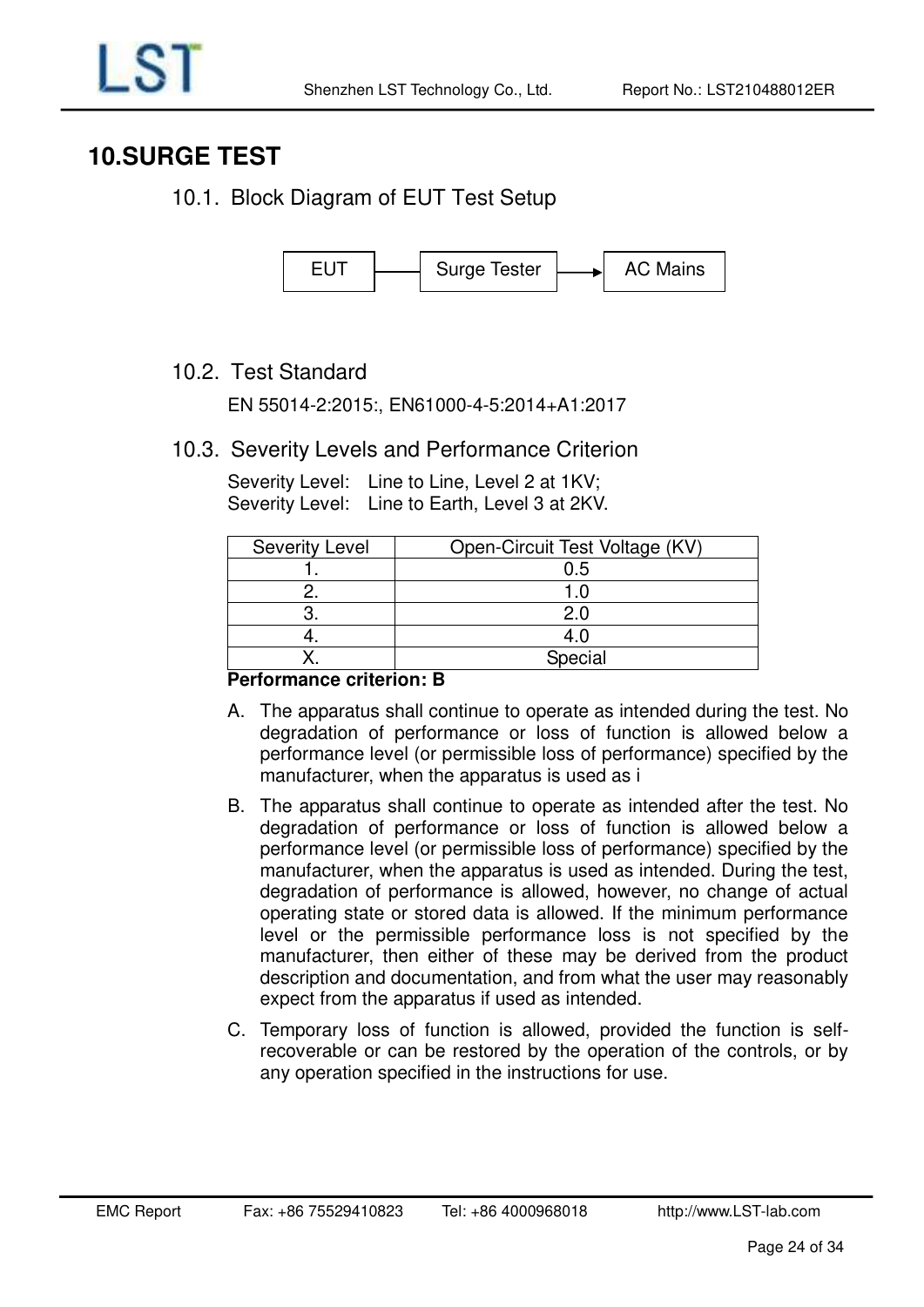

### <span id="page-24-0"></span>10.4. EUT Configuration on Test

The following equipments are installed on Electrical Fast Transient/Burst Immunity test to meet EN 55014-2:2015:, EN61000-4-5:2014, requirement and operating in a manner which tends to maximize its emission characteristics in a normal application

The configuration of EUT is the same as used in conducted emission test. Please refer to Section 3.4.

### <span id="page-24-1"></span>10.5. Operating Condition of EUT

Same as conducted emission measurement, which is listed in Section 2.7 except the test setup replaced by Section 10.1.

### <span id="page-24-2"></span>10.6. Test Procedure

- 1) Set up the EUT and test generator as shown on section 10.1
- 2) For line to line coupling mode, provide a 1KV 1.2/50us voltage surge (at open-circuit condition) and 8/20us current surge to EUT selected points.
- 3) At least 5 positive and 5 negative (polarity) tests with a maximum 1/min repetition rate are conducted during test.
- 4) Different phase angles are done individually.
- 5) Repeat procedure 2) to 4) except the open-circuit test voltage change from 1KV to 2KV for line to earth coupling mode test.
- 6) Record the EUT operating situation during compliance test and decide the EUT immunity criterion for above each test.

### <span id="page-24-3"></span>10.7. Test Result

The EUT is powered by the DC only, the test item is not applicable.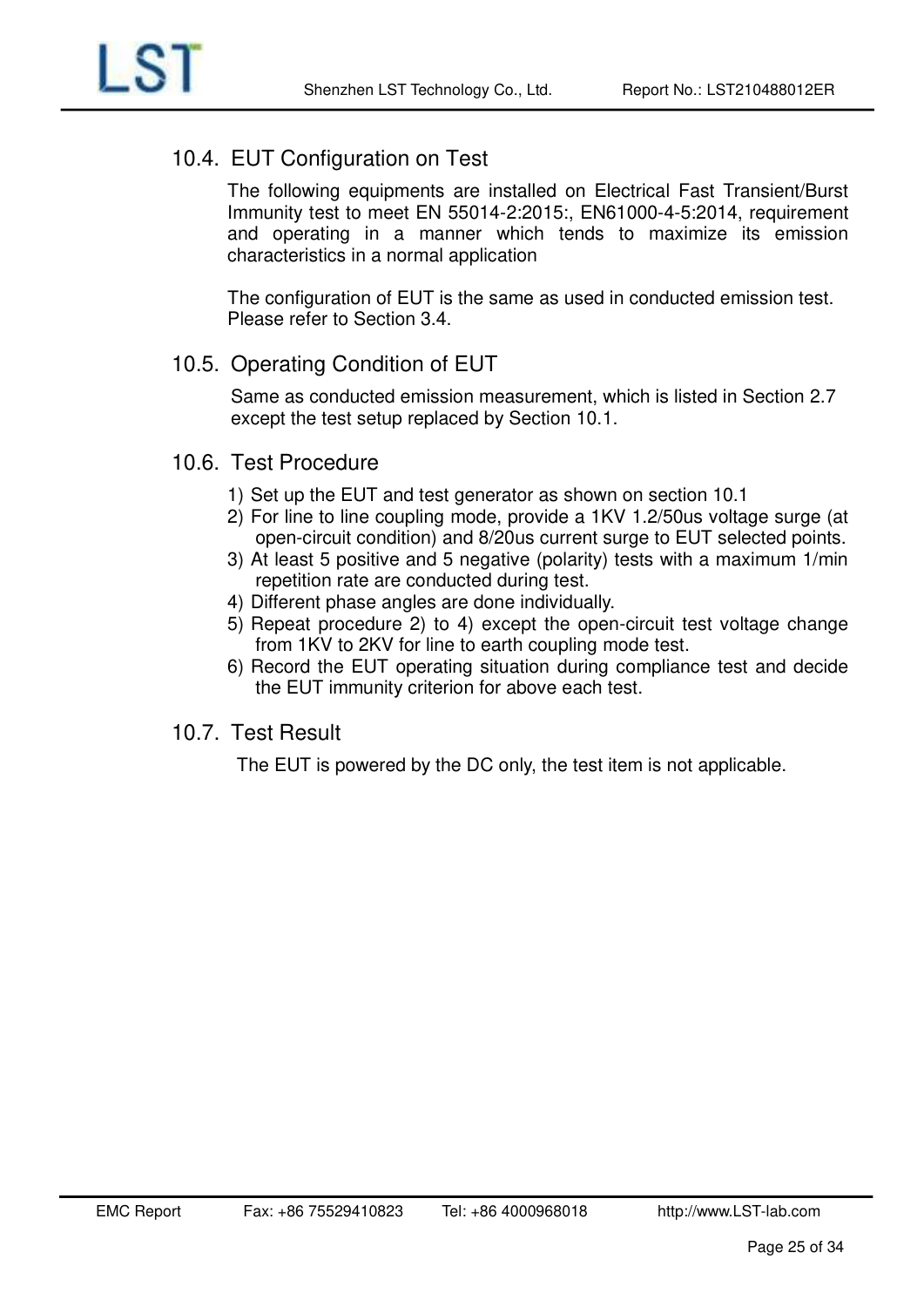# <span id="page-25-0"></span>**11.INJECTED CURRENTS SUSCEPTIBILITY TEST**

# <span id="page-25-1"></span>11.1. Block Diagram of EUT Test Setup



### <span id="page-25-2"></span>11.2. Test Standard

EN 55014-2:2015:, EN61000-4-6:2014

### <span id="page-25-3"></span>11.3. Severity Levels and Performance Criterion

Severity Level 2: 3V( rms ), 150KHz  $\sim$  80MHz Severity Level:

| Level | Field Strength V |
|-------|------------------|
|       |                  |
|       |                  |
|       |                  |
|       | Special          |

### **Performance criterion: A**

- A. The apparatus shall continue to operate as intended during the test. No degradation of performance or loss of function is allowed below a performance level (or permissible loss of performance) specified by the manufacturer, when the apparatus is used as i
- B. The apparatus shall continue to operate as intended after the test. No degradation of performance or loss of function is allowed below a performance level (or permissible loss of performance) specified by the manufacturer, when the apparatus is used as intended. During the test, degradation of performance is allowed, however, no change of actual operating state or stored data is allowed. If the minimum performance level or the permissible performance loss is not specified by the manufacturer, then either of these may be derived from the product description and documentation, and from what the user may reasonably expect from the apparatus if used as intended.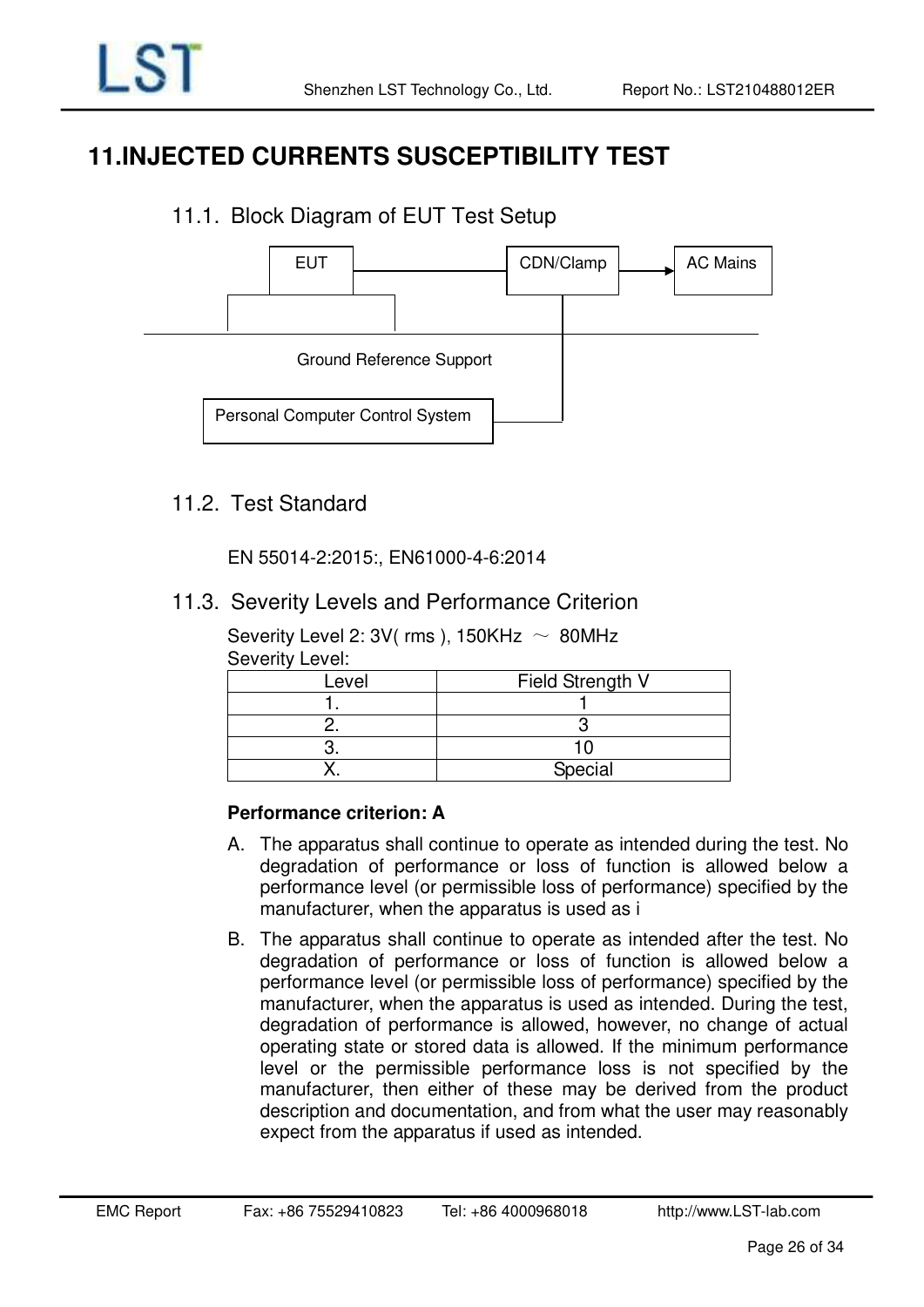

- C. Temporary loss of function is allowed, provided the function is selfrecoverable or can be restored by the operation of the controls, or by any operation specified in the instructions for use.
- <span id="page-26-0"></span>11.4. EUT Configuration on Test

The configuration of EUT is the same as used in conducted emission test. Please refer to Section 2.8.

<span id="page-26-1"></span>11.5. Operating Condition of EUT

Same as conducted emission test, which is listed in Section 2.8 except the test set up replaced as Section 11.1.

- <span id="page-26-2"></span>11.6. Test Procedure
	- 1) Set up the EUT, CDN and test generator as shown on section 11.1
	- 2) Let EUT work in test mode and measure.
	- 3) The EUT and supporting equipments are placed on an insulating support 0.1m high above a ground reference plane. CDN (coupling and decoupling device) is placed on the ground plane at above 0.1-0.3m from EUT. Cables between CDN and EUT are as short as possible, and their height above the ground reference plane shall be between 30 and 50 mm (where possible).
	- 4) The disturbance signal described below is injected to EUT through CDN.
	- 5) The EUT operates within its operational mode(s) under intended climatic conditions after power on.
	- 6) The frequency range is swept from 150KHz to 80MHz using 3V signal level, and with the disturbance signal 80% amplitude modulated with a 1KHz sine wave
	- 7) The rate of sweep shall not exceed  $1.5 \times 10^{-3}$  decades/s. Where the frequency is swept incrementally, the step size shall not exceed 1% of the start and thereafter 1% of the preceding frequency value.
	- 8) Recording the EUT operating situation during compliance test and decide the EUT immunity criterion for above each test.

### <span id="page-26-3"></span>11.7. Test Result

The EUT is powered by the DC only, the test item is not applicable.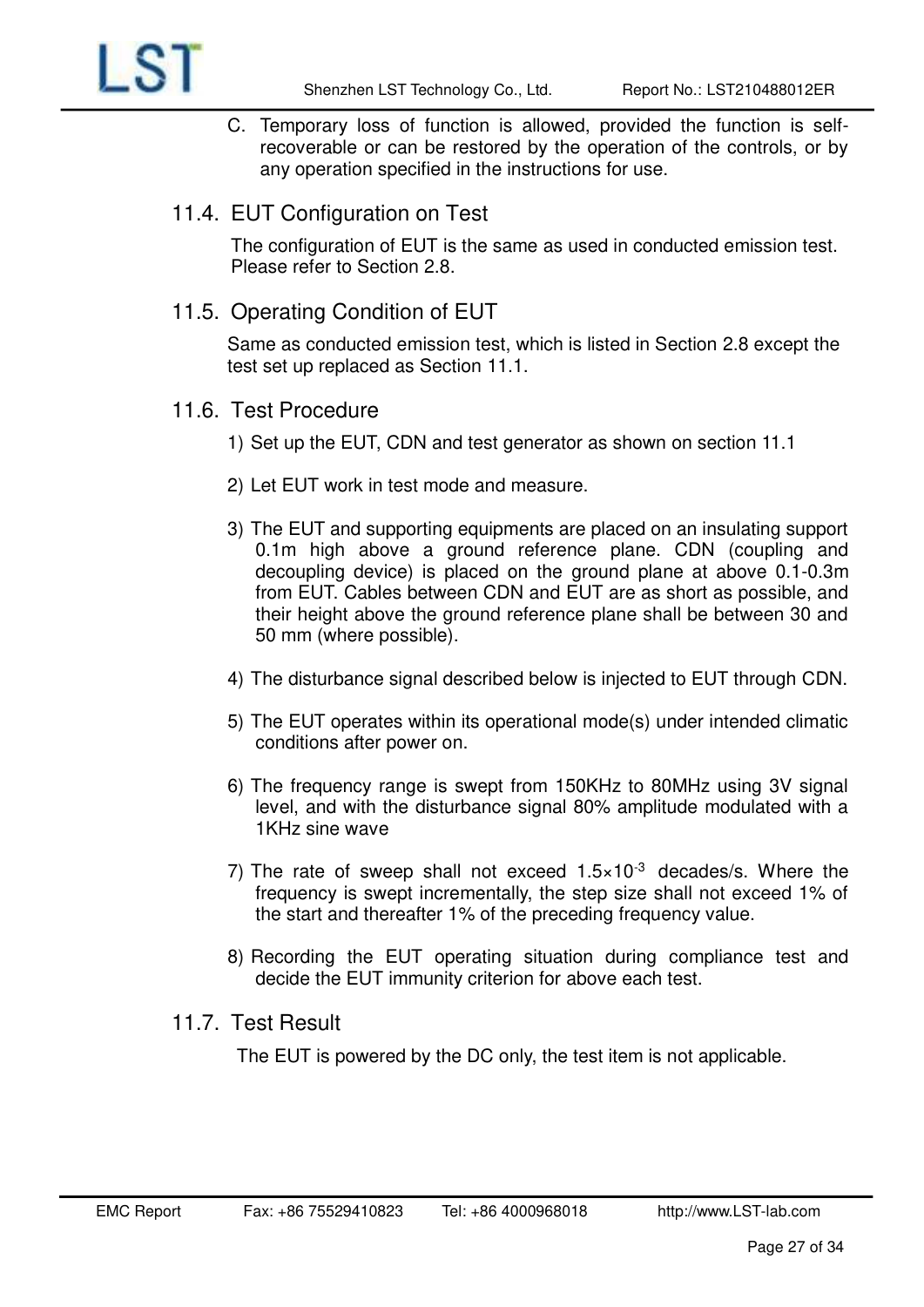# <span id="page-27-0"></span>**12.VOLTAGE DIPS AND INTERRUPTIONS TEST**

<span id="page-27-1"></span>12.1. Block Diagram of EUT Test Setup



### <span id="page-27-2"></span>12.2. Test Standard

EN 55014-2:2015:, EN61000-4-11:2004+A1:2017

<span id="page-27-3"></span>12.3. Severity Levels and Performance Criterion

Severity Level:

Input and Output AC Power Ports.

- $\nabla$  Voltage Dips.
- $\boxtimes$  Voltage Interruptions.

| Environmental       | <b>Test Specification</b> | Units       | Performance |
|---------------------|---------------------------|-------------|-------------|
| Phenomena           |                           |             | Criterion   |
|                     | 70                        | % Reduction |             |
| <b>Voltage Dips</b> | 25                        | period      | С           |
|                     | 40                        | % Reduction | C           |
|                     | 10                        | period      |             |
| Voltage             |                           | % Reduction |             |
| Interruptions       | 0.5                       | period      | C           |

### **Performance criterion:** B, C, C

- A. The apparatus shall continue to operate as intended during the test. No degradation of performance or loss of function is allowed below a performance level (or permissible loss of performance) specified by the manufacturer, when the apparatus is used as i
- B. The apparatus shall continue to operate as intended after the test. No degradation of performance or loss of function is allowed below a performance level (or permissible loss of performance) specified by the manufacturer, when the apparatus is used as intended. During the test, degradation of performance is allowed, however, no change of actual operating state or stored data is allowed. If the minimum performance level or the permissible performance loss is not specified by the manufacturer, then either of these may be derived from the product description and documentation, and from what the user may reasonably expect from the apparatus if used as intended.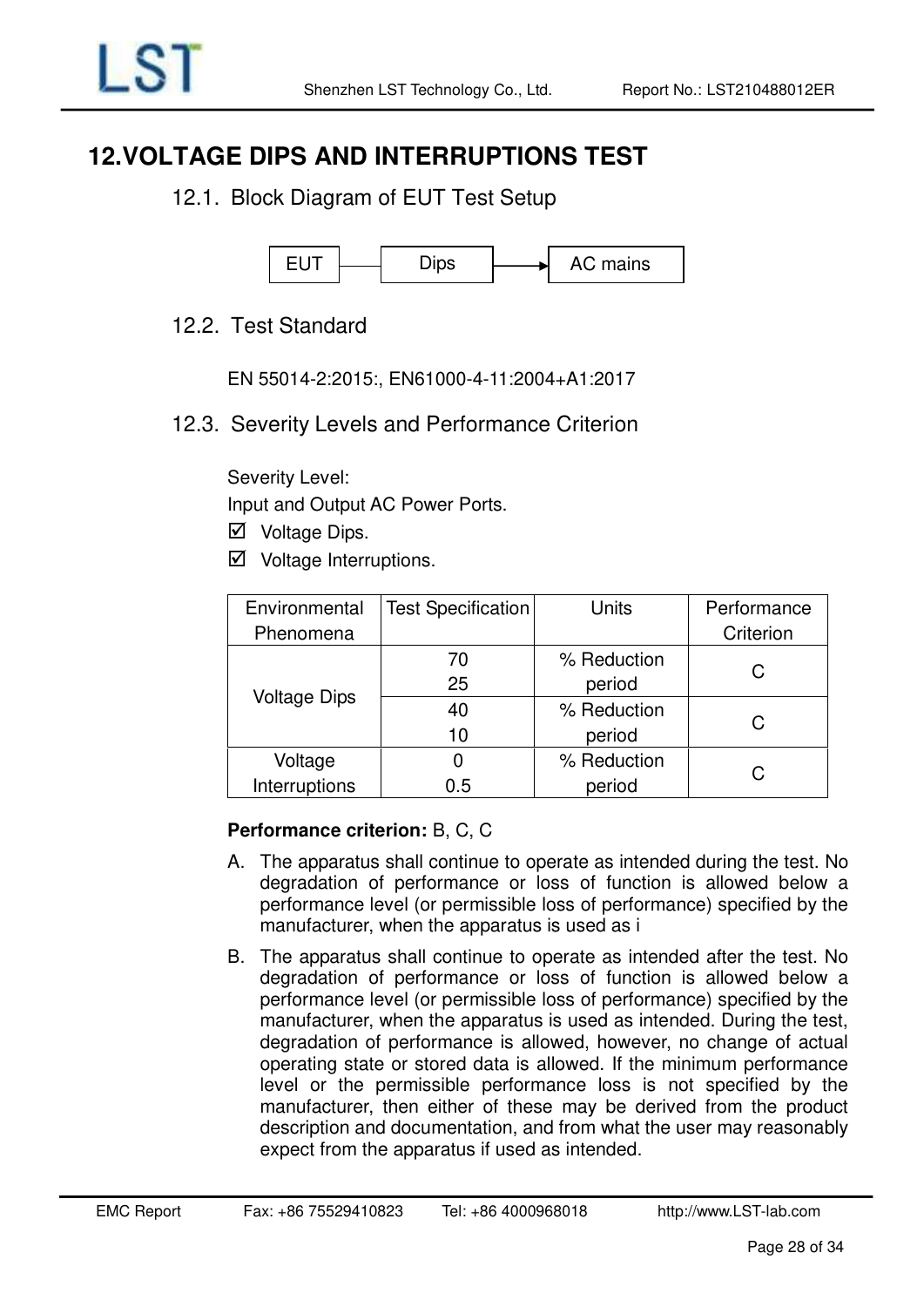C. Temporary loss of function is allowed, provided the function is selfrecoverable or can be restored by the operation of the controls, or by any operation specified in the instructions for use.

### <span id="page-28-0"></span>12.4. EUT Configuration on Test

The configuration of EUT is the same as used in conducted emission test. Please refer to Section 2.10.

### <span id="page-28-1"></span>12.5. Operating Condition of EUT

Same as conducted emission test, which is listed in Section 2.10 except the test set up replaced as Section 13.1.

### <span id="page-28-2"></span>12.6. Test Procedure

LS1

- 1) Set up the EUT and test generator as shown on section 13.1
- 2) The interruption is introduced at selected phase angles with specified duration. There is a 3mins minimum interval between each test event.
- 3) After each test a full functional check is performed before the next test.
- 4) Repeat procedures 2 & 3 for voltage dips, only the level and duration is changed.
- 5) Record any degradation of performance.

#### <span id="page-28-3"></span>12.7. Test Result

The EUT is powered by the DC only, the test item is not applicable.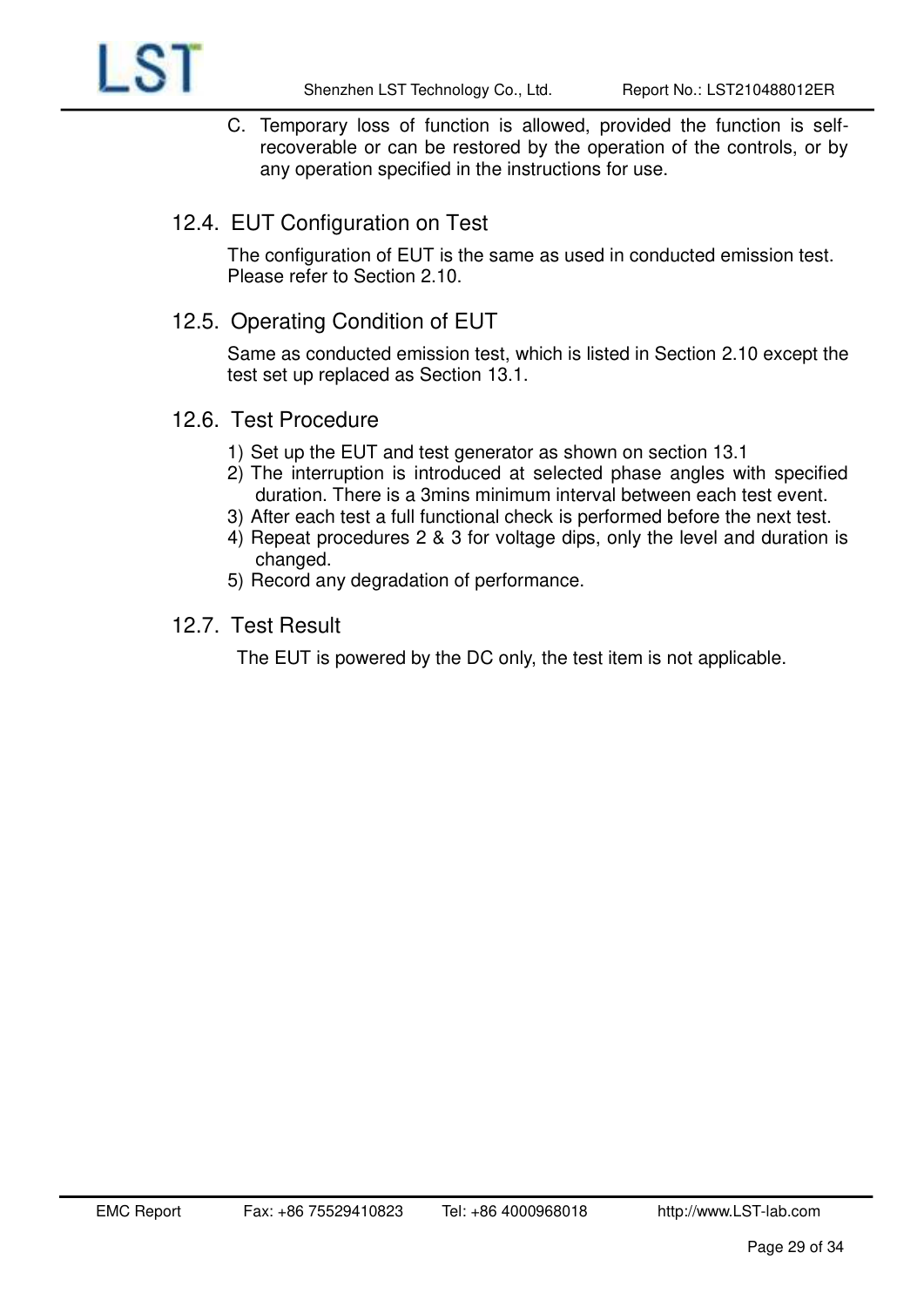# <span id="page-29-0"></span>**13.EUT PHOTOGRAPHS**

### **EUT Photo 1**



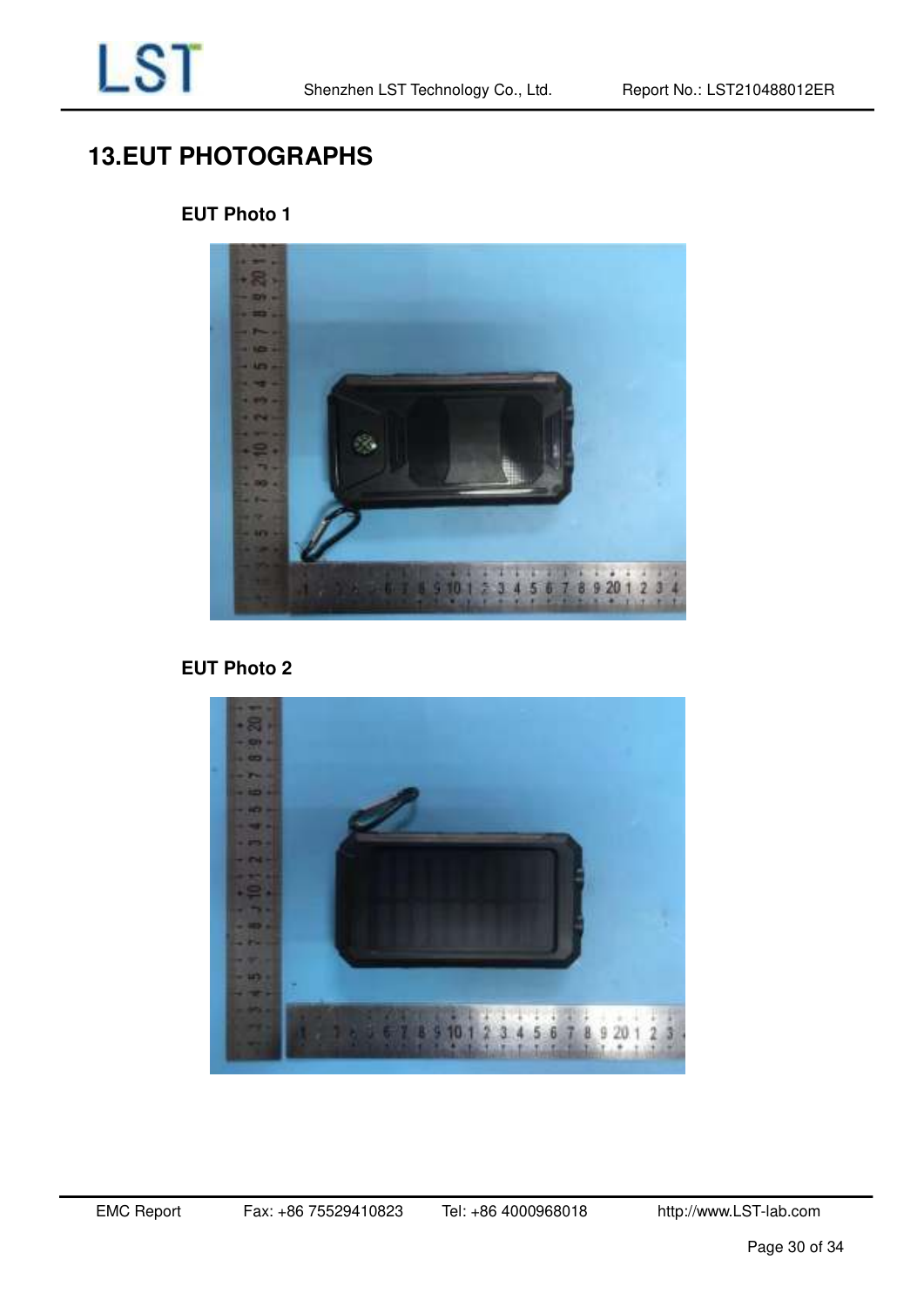

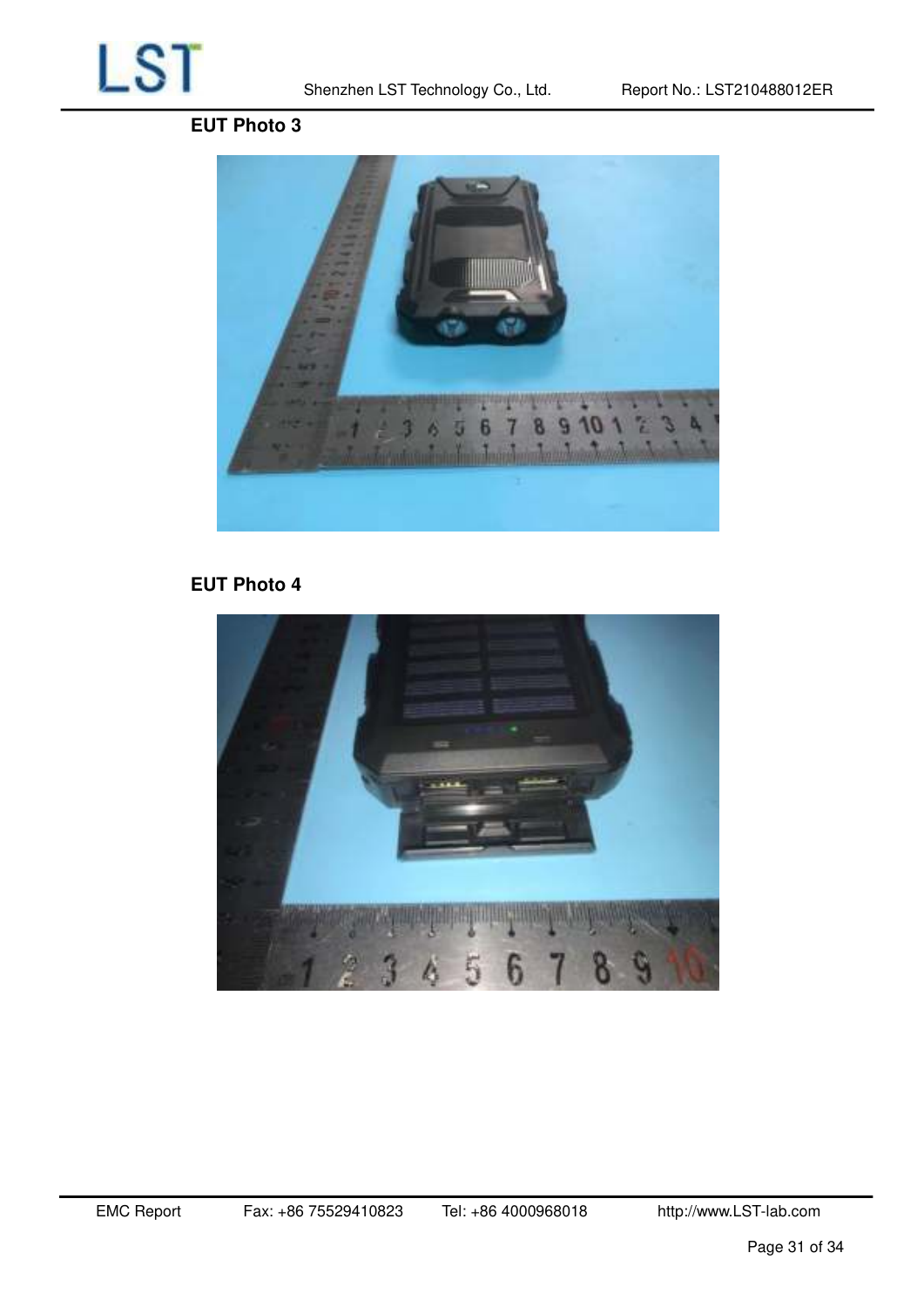

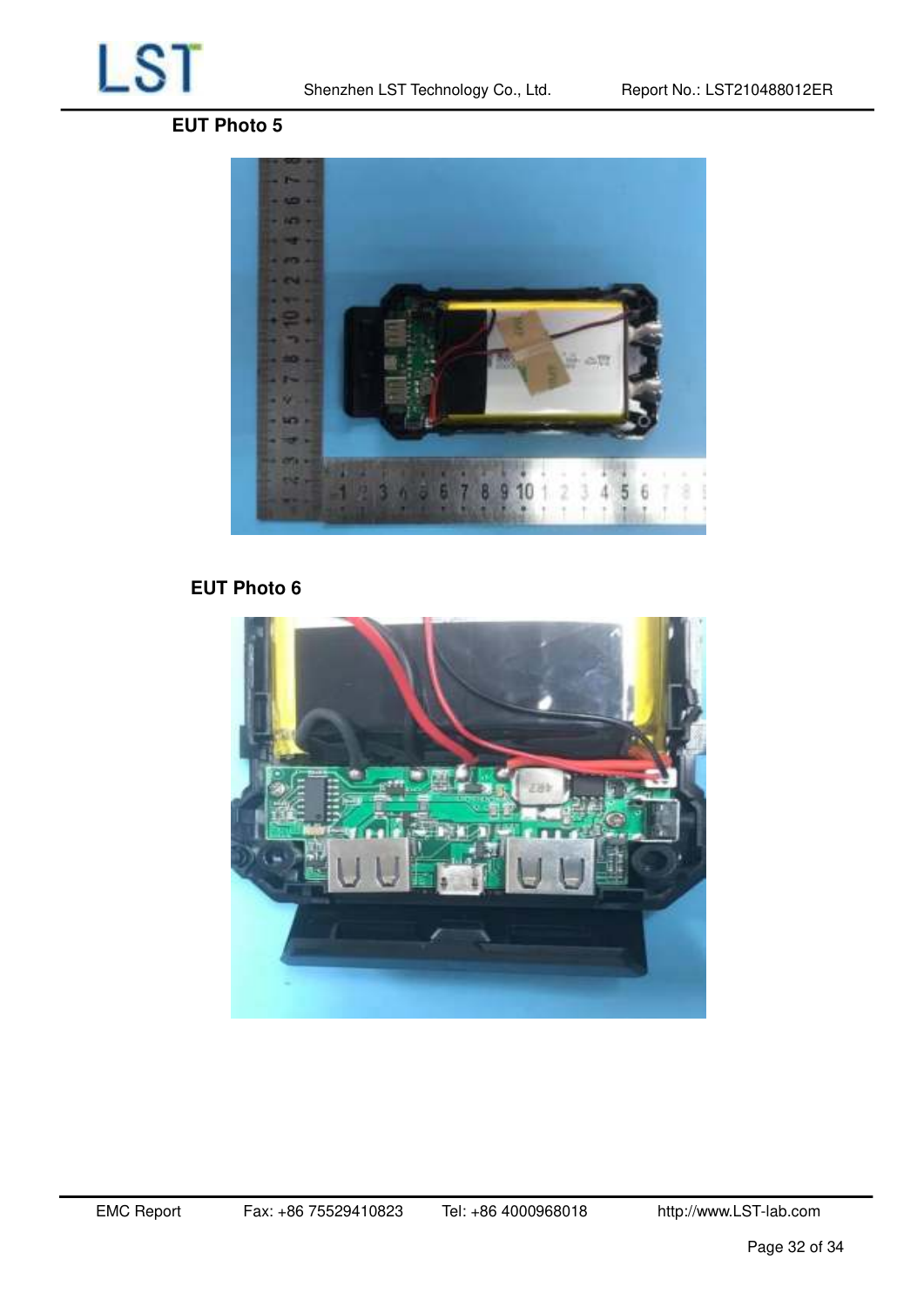